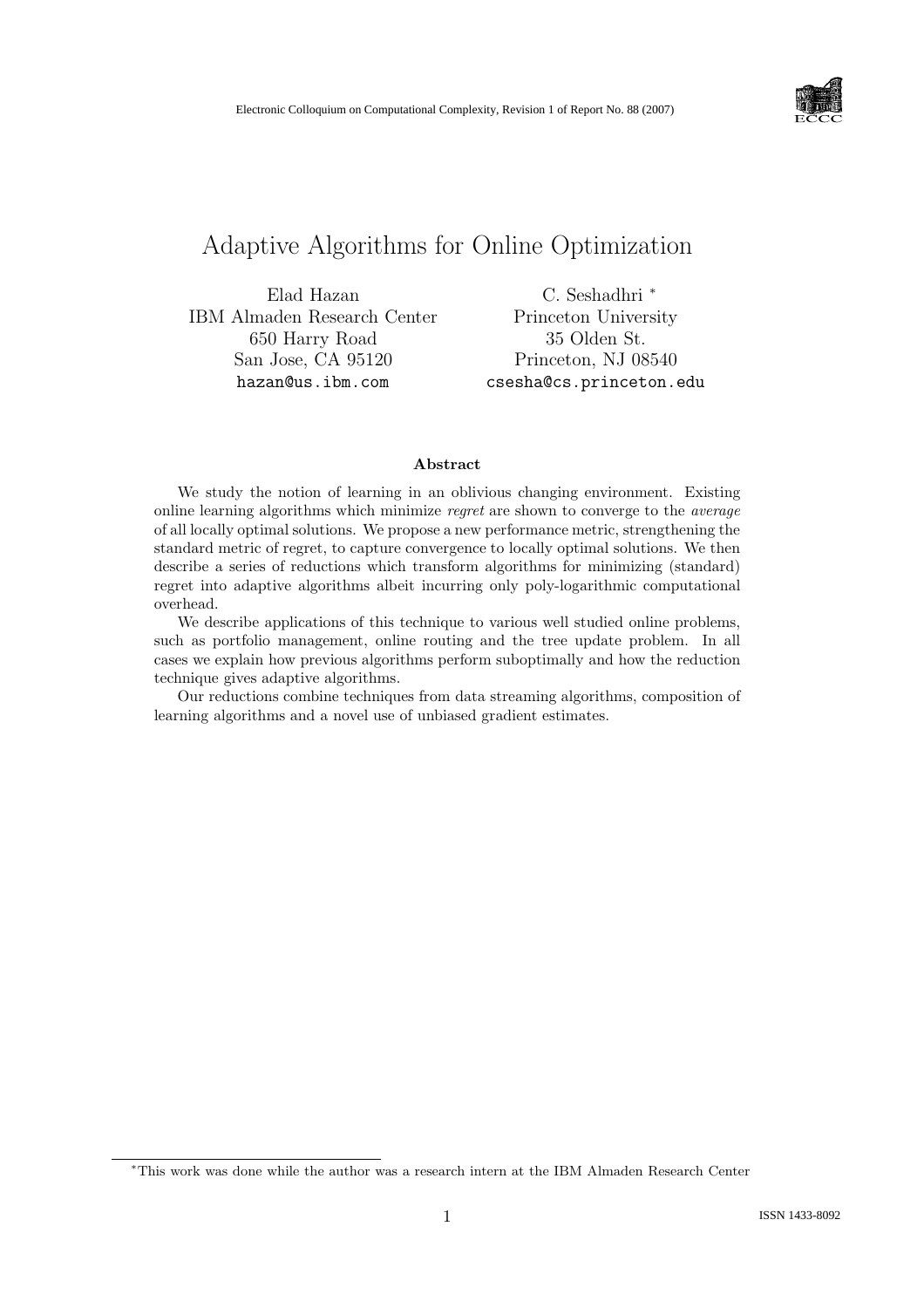### 1 Introduction

In online optimization the decision maker iteratively chooses a decision without knowledge of the future, and pays a cost based on her decision and the observed outcome. The game theory and machine learning literature has produced a host of algorithms which perform nearly as well as the best single decision in hindsight. Formally, the average regret of the online player, which is the average difference between her cost and the cost of the best strategy in hindsight, approaches zero as the number of game iterations grows. Examples of online optimization scenarios for which such online algorithms were successfully applied include portfolio management [Cov91], online routing [TW03, KV05], and boosting [FS97].

Regret minimization algorithms are particularly useful in scenarios in which the environment variables are sampled from some (unknown) distribution. In such cases, regret minimization algorithms effectively "learn" the environment and approach the optimal strategy. However, if the underlying distribution changes, no such claim can be made.

For example, in the online shortest paths problem (OSP), and online player repeatedly chooses a path in a given graph without knowing the edge congestion in advance. Her cost is the total congestion along the path she chose. Consider the case in which for the first half of the iterations there is a clear shortest path, and for the last half of the iterations there is a different shortest path with the same length. It can be shown that existing efficient algorithms will roughly choose the first path for the first half of the iterations, and move toward an almost uniform distribution over the two optimal paths for the remaining iterations. This behavior, although consistent with regret minimization, attains linear regret compared to the local optimum of the second half of the game iterations, and is clearly suboptimal. We later explain this argument more formally (see Appendix F).

In this paper we address this question of adapting to a changing environment. We argue that the correct measure of performance is adaptive regret or the maximum regret on any interval of history. Our main result is an efficiency preserving reduction which transforms any low regret algorithm into a low adaptive regret algorithm. We give several variants of online optimization algorithms whose cost on any contiguous sequence of iterations is within a small additive term with respect to the *local optimum* - i.e. the cost of the optimal decision on this particular sequence of iterations. In contrast, low regret guarantees small difference in cost only over the entire sequence of iterations and compared to the global optimum.

Our adaptive regret bounds match the lower bounds for regular regret up to logarithmic factors. In addition, the most efficient version of our algorithms have only a logarithmic running time overhead over the most efficient known algorithms and do not impose any overhead in terms of "expensive" computations (i.e. shortest path computations for flow problems).

### 1.1 Our Results

In online optimization, in each round  $t = 1, 2, \dots$ , the decision maker plays a point  $x_t$  from a convex domain  $K \subseteq \mathbb{R}^n$ . A loss function  $f_t$  is presented, and the decision maker incurs a loss of  $f_t(x_t)$ . The standard performance measure is regret, which is the difference between the loss incurred by the online player using algorithm  $A$  and the best fixed optimum in hindsight:

$$
\text{Regret}_{T}(\mathcal{A}) = \sum_{t=1}^{T} f_t(x_t) - \min_{x^* \in K} \sum_{t=1}^{T} f_t(x^*)
$$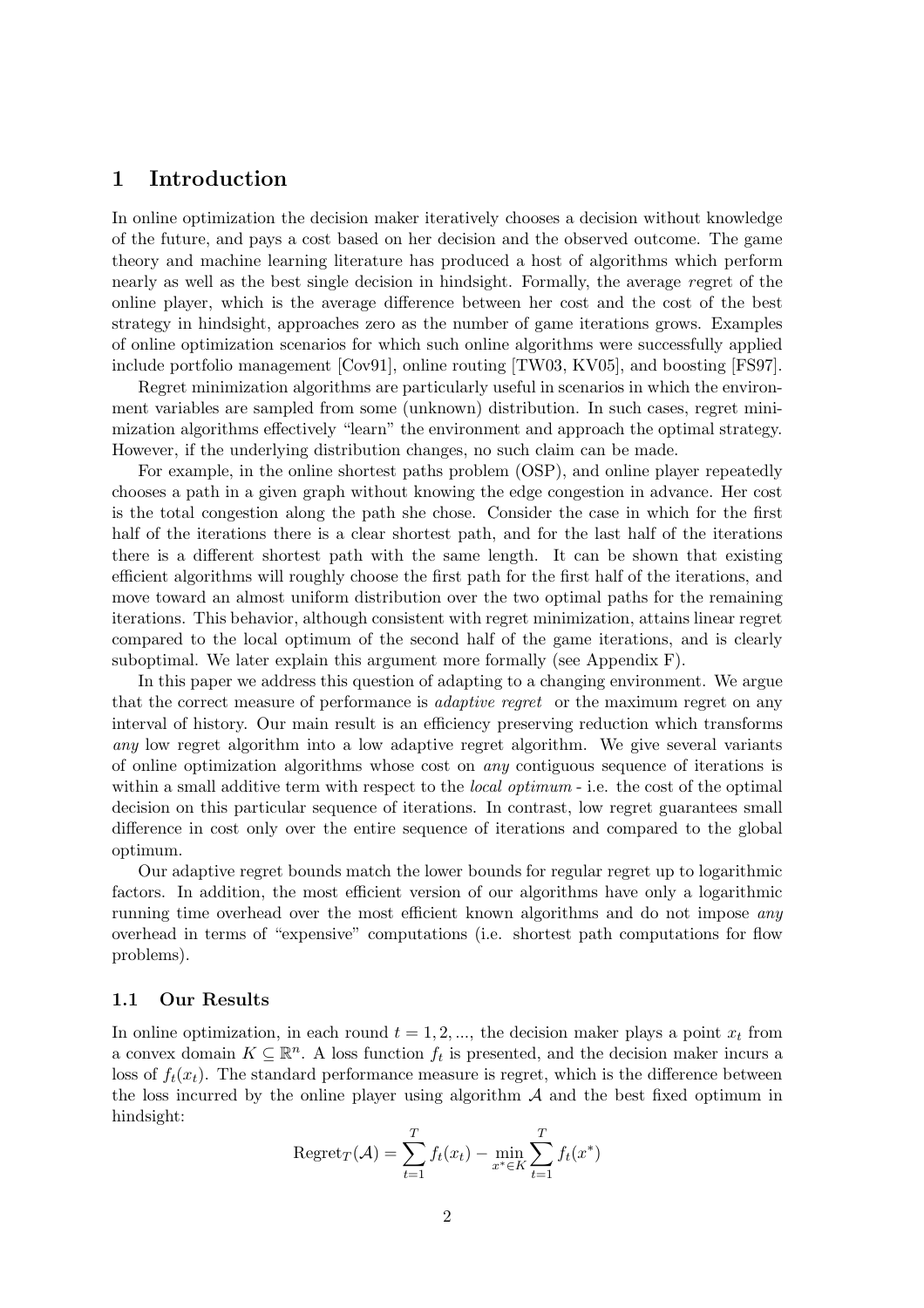We consider an extension of the above quantity to measure the performance of a decision maker in a changing environment:

Definition 1. The adaptive regret of an online convex optimization algorithm A is defined as the maximum regret it achieves over any contiguous time interval. Formally

$$
Adaptive \text{-}Regret_T(\mathcal{A}) \triangleq \sup_{I=[r,s]\subseteq[T]} \left\{ \sum_{t=r}^{s} f_t(x_t) - \min_{x_t^* \in K} \sum_{t=r}^{s} f_t(x_t^*) \right\}
$$

A crucial point in the above definition is that the comparison in cost is with respect to a *different* optimum for any interval, i.e.  $x_I^*$  can vary arbitrarily with I. Obviously adaptive regret is a strict generalization of regret. Intuitively, an algorithm with adaptive regret of at most R converges to the locally optimal solution in each interval of length  $\omega(R)$ .

We note that Zinkevich's gradient descent algorithm [Zin03], can be shown to attain excellent adaptive regret bounds for certain scenarios (i.e. linear cost functions). However, the regret bounds it attains are very far from optimal for some of the applications we consider (i.e. portfolio management), in which it attains  $O(\sqrt{T})$  adaptive regret vs the optimal  $O(\log T)$  adaptive regret. In addition, it is not clear how to implement the gradient descent algorithm efficiently for structured problems such as online routing.

In this paper we overcome both of these shortcomings. The following theorem states two reductions from any low regret algorithm to an adaptive regret algorithm, with different efficiency-regret tradeoffs. Throughout the paper the O-notation hides absolute constants.

**Theorem 2.** Suppose the functions  $f_1, \dots, f_T$  are  $\alpha$ -exp concave (for some constant  $\alpha$ ) and there exists an algorithm giving  $R(T)$  regret with running time V. The running time of algorithm FLH1 is  $O(VT)$  and Adaptive-Regret<sub>T</sub>(FLH1)  $\leq R(T) + O(\frac{1}{\alpha})$  $\frac{1}{\alpha} \log T$ ). The running time of FLH2 is  $O(V \log T)$  and Adaptive-Regret<sub>T</sub> (FLH2)  $\le R(T) \log T + O(\frac{1}{\alpha})$  $\frac{1}{\alpha} \log^2 T$ ).

For general convex loss functions, we get a similar theorem -

**Theorem 3.** Suppose the functions  $f_1, \dots, f_T$  are convex and bounded by  $f(x) \in [0, M]$ in the convex set and there exists an algorithm giving  $R(T)$  regret with running time V. The running time of algorithm FLH1 is  $O(VT)$  and Adaptive-Regret<sub>T</sub>(FLH1)  $\leq R(T) +$  $O(M\sqrt{T \log T})$ . The running time of  $FLH2$  is  $O(V \log T)$  and Adaptive-Regret<sub>T</sub>( $FLH2$ )  $\leq$  $R(T) \log T + O(M\sqrt{T} \log^2 T)$ . Furthermore, the amortized running time can be improved to  $V + O(\log T)$ .

For convex functions, we actually prove a slightly stronger statement, where we get tradeoffs between a multiplicative factor over the optimal loss and an additive error. Formal statement of the applications of the above theorems appear in section 2.

### 1.2 Techniques

Much of the novelty in our results is the combination and introduction of techniques, i.e. data streaming ideas, which seem new to the design of online optimization algorithms.

We start by reducing the continuous optimization problem at hand to the discrete realm of experts, which are themselves online optimization algorithms. Although many researchers noted previously that experts algorithms can be composed, we give a very compelling reason to do so - adaptive regret.

To choose amongst the experts, we apply a twist on the well studied Multiplicative Weights method. The set of experts which are the ground set for the MW method, changes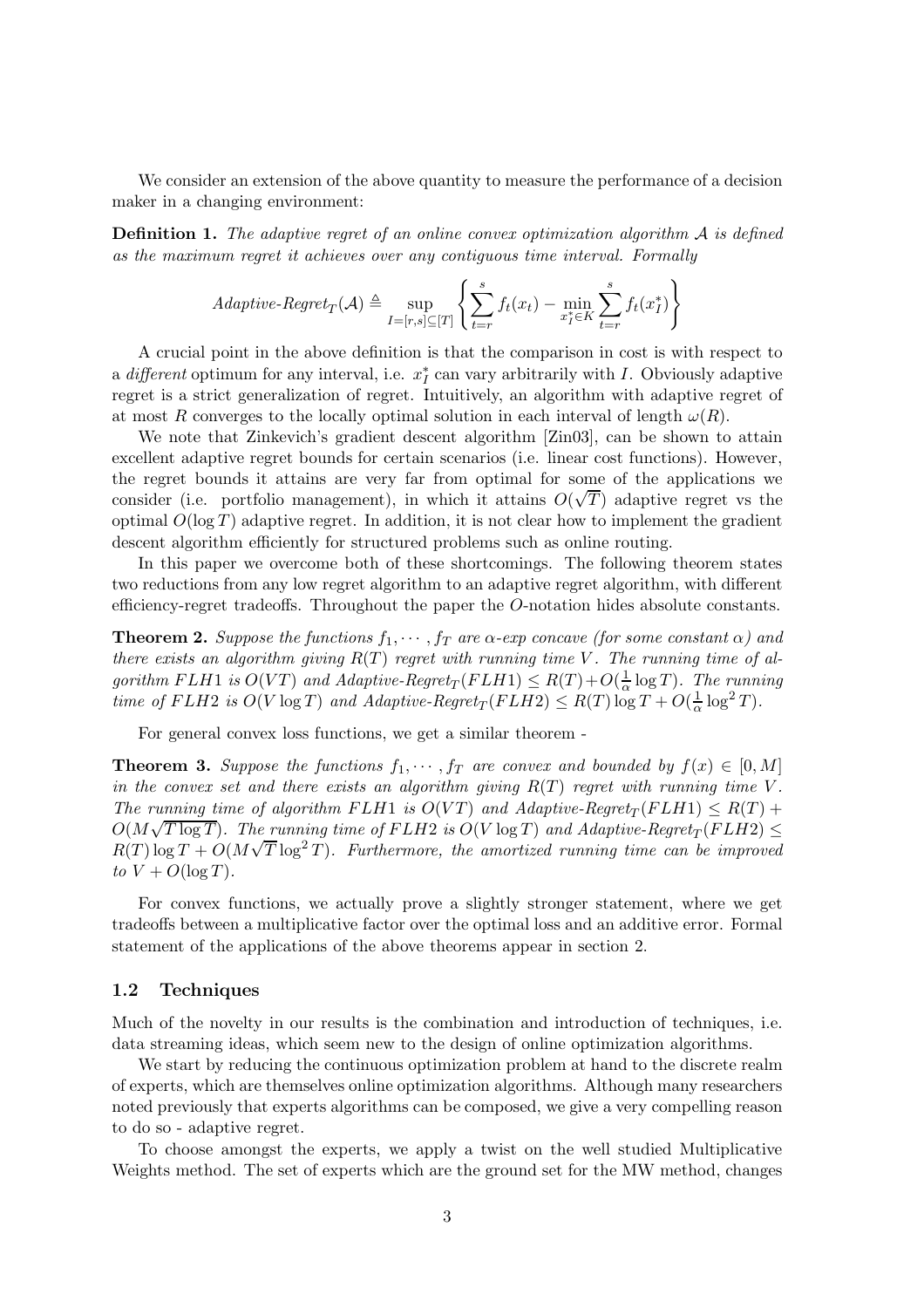online as more experts are added. In order to improve efficiency, we prune the set of experts which are added online. We formally define the properties required of the ground set of experts, and the resulting recipe turns out to be an easily expressible abstract streaming problem. Incorporating the data streaming ideas yields an efficient algorithm.

Next, we further improve the efficiency by introducing unbiased gradient estimates, a technique which was used previously to cope with lack of information in "multi-armed bandit" problems. However, we use such randomization techniques for a completely different purpose - speeding up the algorithm. Usually partial information algorithms incur a large penalty in attainable regret, proportional to the dimension of the problem. However, the combination of the expert-sparsification via streaming and unbiased gradient estimates turns out to incur a negligible penalty in adaptive regret.

#### 1.3 Relation to previous work

The most relevant previous work are the papers of [HW98] and [BW03] on "tracking the best expert". The focus of their work was on the discrete expert setting and exp-concave loss functions. In this scenario, they proved regret bounds versus the best  $k$ -shifting expert, where the optimum in hindsight is allowed to change its value  $k$  times. Freund et al. [FSSW97] generalize this to a setting in which only a subset of the experts make predictions in different iterations.

Our setting differs from this expert setting in several respects. First, we generally consider continuous decision sets rather than discrete. Although it is possible to discretize continuous sets (i.e. the simplex for portfolio management) and apply previous algorithms, such reductions are inefficient. Presumably it might be possible to apply random walk techniques such as Kalai and Vempala [KV03], but that too would be far less efficient than the techniques presented hereby. As for performance guarantees, it is easy to see that our notion of adaptive regret generalizes (and is not equivalent to) regret versus the best k-shifting optimum.

Recently there has been some independent work in the information theory community [KS07b, KS07a], which attain related bounds of regret vs. a k-shifting strategy for the portfolio management problem. Our setting is more general, allows for more efficient algorithms and the techniques used are completely different.

# 2 Applications

For a more detailed exposition, refer to Section A.

Portfolio management. In the universal portfolio management setting, an online investor iteratively distributes her wealth on a set of  $N$  assets. After committing to this distribution  $p_t$ , the market outcome is observed in a form of a *price relatives vector*  $r_t$  and the investor attains utility of  $log(p_t \cdot r_t)$ . In his remarkable original paper, Cover [Cov91] analyzes an algorithm called Universal which attains

$$
Regret_T(\text{UNIVERSAL}) = \max_{p^*} \sum_{t=1}^T \log(p^* \cdot r_t) - \sum_{t=1}^T \log(p_t \cdot r_t) = O(n \log T)
$$

However, whereas Adaptive-Regret<sub>T</sub>(UNIVERSAL) =  $\Omega(T)$ , using Theorem 2, we can prove -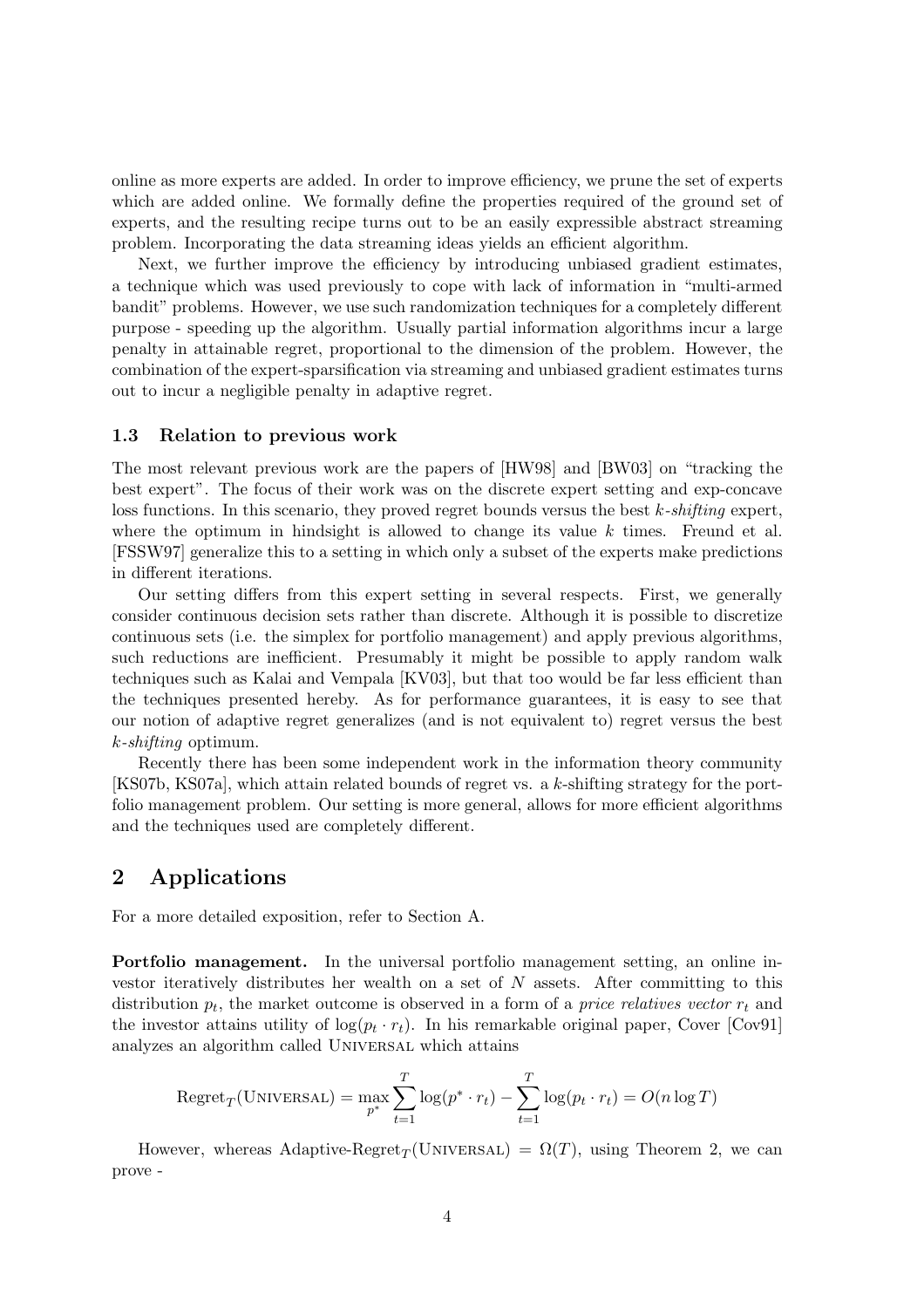**Theorem 4.** There exists an online algorithm A that for any sequence of price relative vectors  $r_1, ..., r_T$ , produces wealth distributions  $p_1, ..., p_T$  such that

 $Adaptive\text{-}Regret_T(\mathcal{A}) = O(n \log T)$ 

Further, the running time of this algorithm is polynomial in  $n$  and  $T$ . The running time can be made polynomial in n and  $\log T$  with the guarantee Adaptive-Regret<sub>T</sub>(A) =  $O(n \log^2 T)$ 

This bound matches the optimal bound on regular regret, and essentially gives the first theoretical improvement over Cover's algorithm <sup>1</sup>.<sup>2</sup>

Online routing and shortest paths. In the online shortest paths (OSP) problem ([TW03, KV05]), an online decision maker iteratively chooses a path in a weighted directed graph without knowing the weights in advance and pays a cost which is the length of her path. Let the graph have m edges, n vertices and weights in the range  $[0, 1]$ . Here regret is computed with respect to best path in hindsight.

Based on the stronger version of Theorem 3 and using the algorithm from [KV05], we obtain -

**Theorem 5.** For the OSP problem, there exists an algorithm  $\mathcal{A}$  making a single shortestpath computation per round that guarantees -

$$
Adaptive \text{-}Regret_T = O\big(\sqrt{T m n \log^4 T \log n}\big)
$$

This algorithm attains almost optimal adaptive regret. Using FTL ideas the algorithms are easily and efficiently applied to the variety of graph problems considered in [TW03, KV05].

Between static and dynamic optimality for search trees. The classic tree update problem was posed by Sleator and Tarjan in [ST85]. The online decision maker is given a sequence of access requests for items in the set  $\{1, ..., n\}$ . Her goal is to maintain a binary search tree and minimize the total lookup time and tree modification operations. This problem was looked at from an online learning perspective in [BCK03, KV05]. Using the FTL algorithm for [KV05] and a lazy version of our algorithm, we can prove -

**Theorem 6.** Let  $a_1, \dots, a_T$  be accesses made. There is a randomized algorithm A for the tree update problem that for any contiguous subsequence of queries  $I = \{a_r, a_{r+1}, \dots, a_s\}$ , gives the following guarantee with high probability -

 $cost_I(\mathcal{A}) \leq cost_I (best\ tree\ for\ I) + O(nT^{3/4}(\log T)^{1/4} + n\sqrt{nT})$ 

Although the additive term is worse than that of [KV05], it is still sublinear, and we get a very strong version of static optimality.

<sup>&</sup>lt;sup>1</sup>We note that the running time of Cover's algorithm is exponential. Kalai and Vempala [KV03] gave a polynomial time implementation, which we use for this result. Building on the Online Newton algorithm [HKKA06], we can obtain not only poly-time, but running time which depends only logarithmically on the number of iterations T, albeit introducing dependency in the gradients of the loss functions.

<sup>&</sup>lt;sup>2</sup>Our guarantee is not to be confused with Singer's "switching portfolios" [Sin]. In his paper Singer deals with switching between single assets, and not CRPs (which is stronger) as is in our case. Our approach is also more efficient.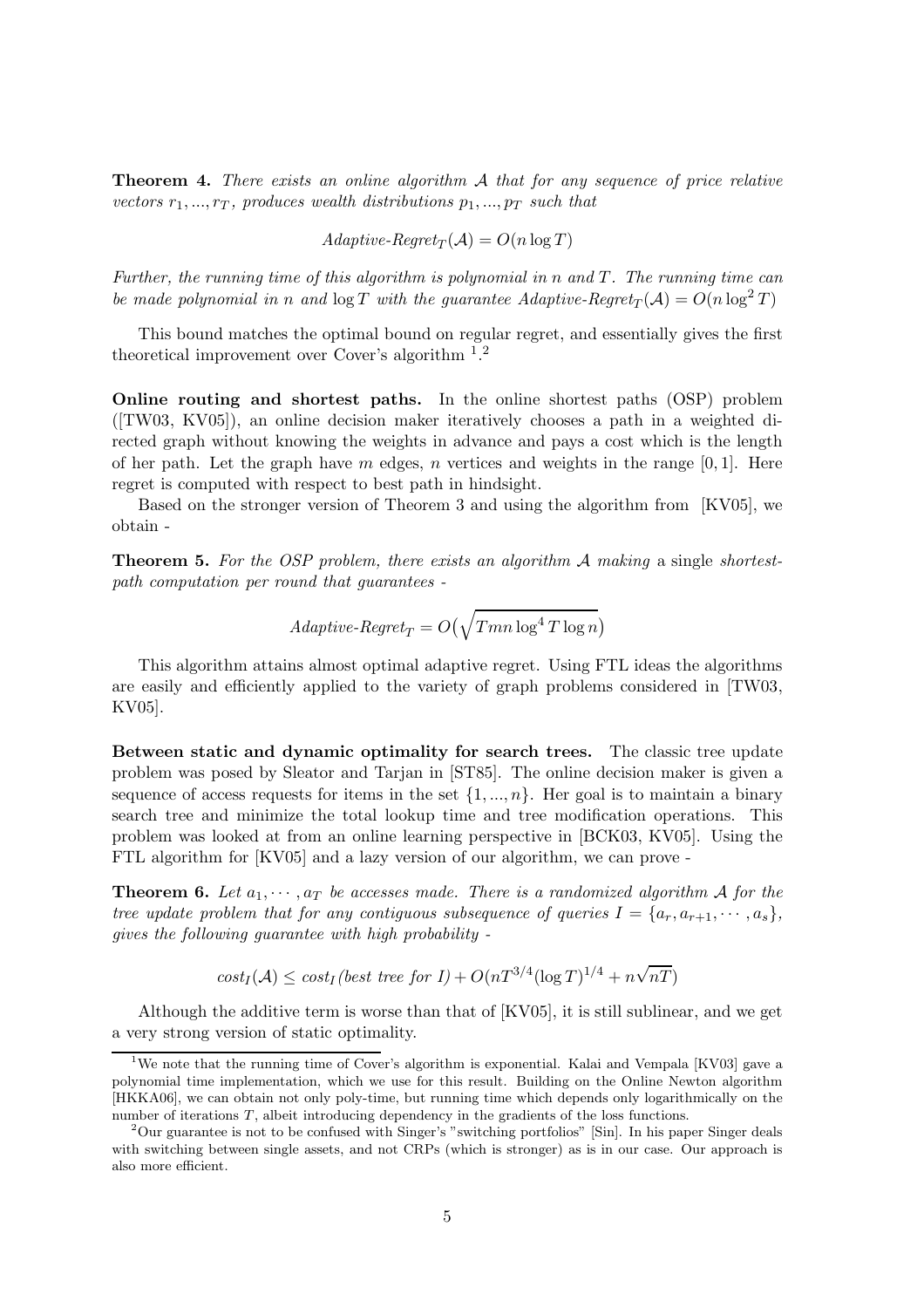### 3 The first step

In this section, we discuss how to get low adaptive regret algorithms, but we do not optimize their running time.

#### 3.1 Exp-concave loss functions

First we consider  $\alpha$ -exp concave loss functions, i.e. functions  $f_t$  such that  $e^{-\alpha f_t}$  is a convex function. The basic algorithm, which we refer to as *Follow-the-Leading-History* (FLH1), is detailed in the figure below. The basic idea is to use many online algorithms, each attaining good regret for a different segment in history, and choose the best one using expert-tracking algorithms. The experts are themselves algorithms, each starting to predict from a different point in history. The meta-algorithm used to track the best expert is inspired by the Herbster-Warmuth algorithm [HW98]. However, our set of experts continuously changes, as more algorithms are considered. This is further complicated in the next section when some experts are also removed.

### Algorithm 1 FLH1

- 1: Let  $E^1, ..., E^T$  be online convex optimization algorithms. Initialize  $p_1^1 = 0$
- 2: for  $t = 1$  to T do
- 3: Let  $p_t \in \mathbb{R}^t$  be a distribution over the integers  $\{1, ..., t\}$ .
- 4: Set  $\forall j \leq t$ ,  $x_t^{(j)} \leftarrow E^j(f_{t-1})$  (the prediction of the j'th algorithm). play  $x_t = \sum_{j=1}^t p_t^{(j)} x_t^{(j)}$  $t^{(J)}$ .

5: After receiving  $f_t$ , set  $\hat{p}_{t+1}^{(t+1)} = 0$  and perform update for  $1 \leq i \leq t$ .

$$
\hat{p}_{t+1}^{(i)} = \frac{p_t^{(i)} e^{-\alpha f_t(x_t^{(i)})}}{\sum_{j=1}^t p_t^{(j)} e^{-\alpha f_t(x_t^{(j)})}}
$$

6: Addition step - Set  $p_{t+1}^{(t+1)}$  to  $1/(t+1)$  and for  $i \neq t+1$ :  $p_{t+1}^{(i)} = (1-(t+1)^{-1})\hat{p}_{t+1}^{(i)}$  $_{t+1}$ 7: end for

We prove the following lemma, which shows the strong adaptive regret guarantees of FLH -

**Lemma 7.** Suppose that algorithms  $\{E^r\}$  attain regret of  $R(K)$  over any time interval of length  $K$  starting from time  $r$ , and have running time  $V$ . Then the running time of algorithm FLH1 is  $O(VT)$  and Adaptive-Regret<sub>T</sub>(FLH1) =  $R(T) + O(\frac{1}{\alpha})$  $\frac{1}{\alpha} \log T$ ).

Note that each  $E<sup>r</sup>$  can be implemented using some algorithm that gives (for this case) logarithmic regret, such as the Online Newton Algorithm or standard Follow-The-Leader [HKKA06]. The expert  $E^r$  runs the algorithm *starting* from time  $r$  - this expert is not considered before time r and definitely satisfies the condition of Lemma 7. The lemma immediately follows from the following stronger performance guarantee:

**Lemma 8.** For any interval  $I = [r, s]$  in time, the algorithm FLH1 gives  $O(\alpha^{-1}(\ln r + \ln |I|))$ regret with respect to the best optimum in hindsight for I.

By assumption expert  $E^r$  gives  $R(|I|)$  regret in the interval I (henceforth, the time interval I will always be  $[r, s]$ . We will show that FLH1 will be competitive with expert  $E<sup>r</sup>$  in I. To prove Lemma 8, it suffices to prove the following claim.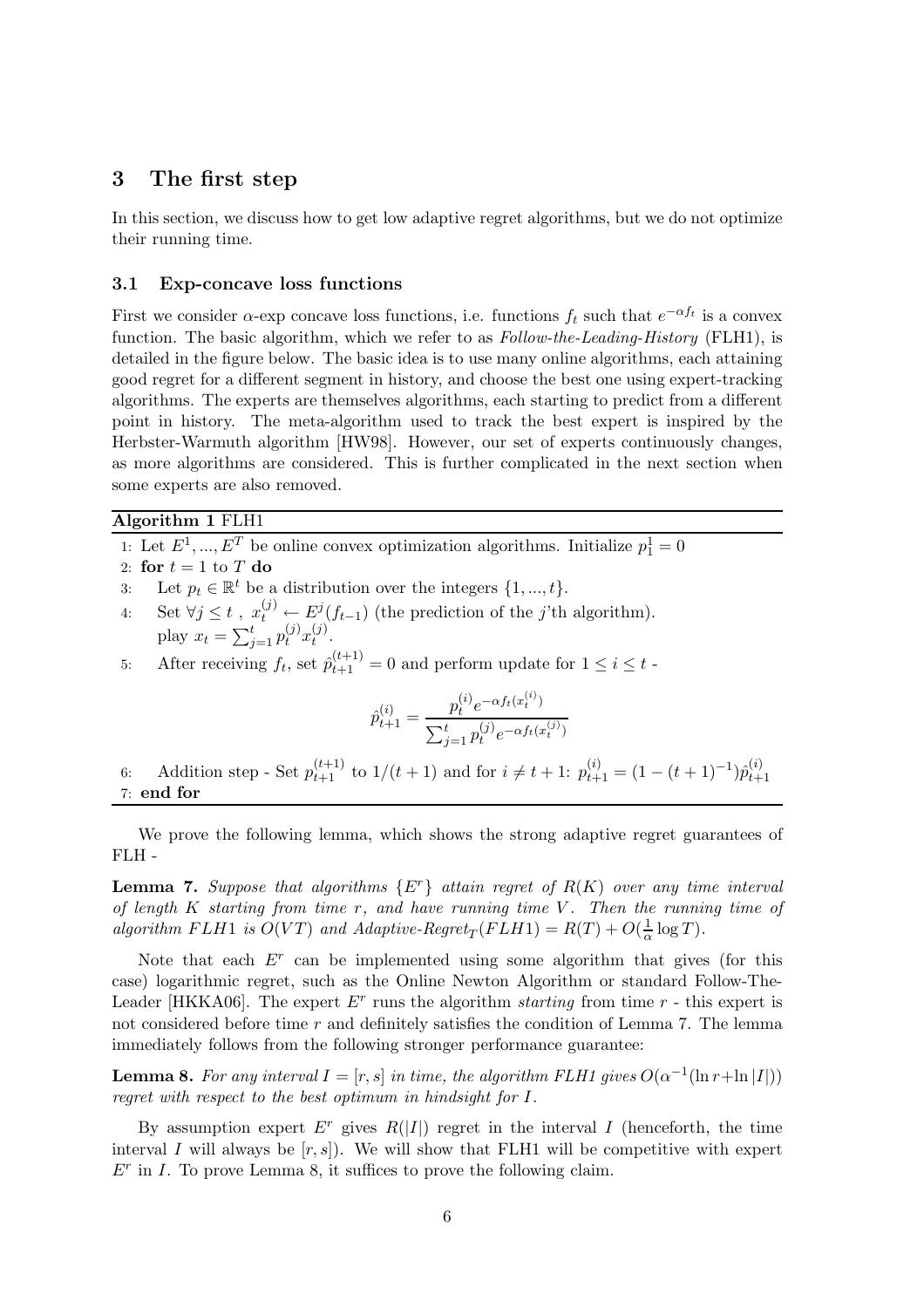**Claim 9.** For any  $I = [r, s]$ , the regret incurred by FLH1 in I with respect to expert  $E^r$  is at most  $\frac{2}{\alpha}(\ln r + \ln |I|)$ .

We first prove the following claim, which gives bounds on the regret in any round and then sum these bounds over all rounds.

**Claim 10.** 1. For  $i < t$ ,  $f_t(x_t) - f_t(x_t^{(i)})$  $t_i^{(i)}$   $\leq \alpha^{-1} (\ln \hat{p}_{t+1}^{(i)} - \ln \hat{p}_t^{(i)} + 2/t)$ 

2. 
$$
f_t(x_t) - f_t(x_t^{(t)}) \leq \alpha^{-1}(\ln \hat{p}_{t+1}^{(t)} + \ln t)
$$

*Proof.* Using the  $\alpha$ -exp concavity of  $f_t$ -

$$
e^{-\alpha f_t(x_t)} = e^{-\alpha f_t(\sum_{j=1}^t p_t^{(j)} x_t^{(j)})} \ge \sum_{j=1}^t p_t^{(j)} e^{-\alpha f_t(x_t^{(j)})}
$$

Taking logarithm,

$$
f_t(x_t) \le -\alpha^{-1} \ln \sum_{j=1}^t p_t^{(j)} e^{-\alpha f_t(x_t^{(j)})}
$$

Hence,

$$
f_t(x_t) - f_t(x_t^{(i)}) \le \alpha^{-1} (\ln e^{-\alpha f_t(x_t^{(i)})} - \ln \sum_{j=1}^t p_t^{(j)} e^{-\alpha f_t(x_t^{(j)})})
$$
  

$$
= \alpha^{-1} \ln \frac{e^{-\alpha f_t(x_t^{(i)})}}{\sum_{j=1}^t p_t^{(j)} e^{-\alpha f_t(x_t^{(j)})}}
$$
  

$$
= \alpha^{-1} \ln \left(\frac{1}{p_t^{(i)}} \cdot \frac{p_t^{(i)} e^{-\alpha f_t(x_t^{(i)})}}{\sum_{j=1}^t p_t^{(j)} e^{-\alpha f_t(x_t^{(j)})}}\right) = \alpha^{-1} \ln \frac{\hat{p}_{t+1}^{(i)}}{p_t^{(i)}}
$$
(1)

 $\Box$ 

The lemma is now obtained using the bounds of Claim 11 below.

**Claim 11.** *1. For*  $i < t$ ,  $\ln p_t^{(i)} \ge \ln \hat{p}_t^{(i)} - 2/t$ 

2.  $\ln p_t^{(t)} \geq -\ln t$ 

*Proof.* By definition, for  $i < t$ ,  $p_t^{(i)} = (1 - 1/t)\hat{p}_t^{(i)}$  $t_t^{(i)}$ . Also,  $p_t^{(t)} = 1/t$ . Taking the natural log of both these inequalities completes the proof.

We are now ready to prove Claim 9. It will just involve summing up the regret incurred in each round, using Claim 10.

*Proof.* (Lemma 9) We are looking at regret in  $I$  with respect to an expert  $E^r$ .

$$
\sum_{t=r}^{s} (f_t(x_t) - f_t(x_t^{(r)})) = (f_r(x_r) - f_r(x_r^{(r)})) + \sum_{t=r+1}^{s} (f_t(x_t) - f_t(x_t^{(r)}))
$$
\n
$$
\leq \alpha^{-1} (\ln \hat{p}_{r+1}^{(r)} + \ln r + \sum_{t=r+1}^{s} (\ln \hat{p}_{t+1}^{(r)} - \ln \hat{p}_t^{(r)} + 2/t))
$$
\n
$$
= \alpha^{-1} (\ln r + \ln \hat{p}_{s+1}^{(r)} + \sum_{t=r+1}^{s} 2/t)
$$

Since  $\hat{p}_{s+1}^{(r)} \leq 1$ ,  $\ln \hat{p}_{s+1}^{(r)} \leq 0$ . This implies that the regret is bounded by  $2\alpha^{-1}(\ln r +$  $\ln |I|$ ).  $\Box$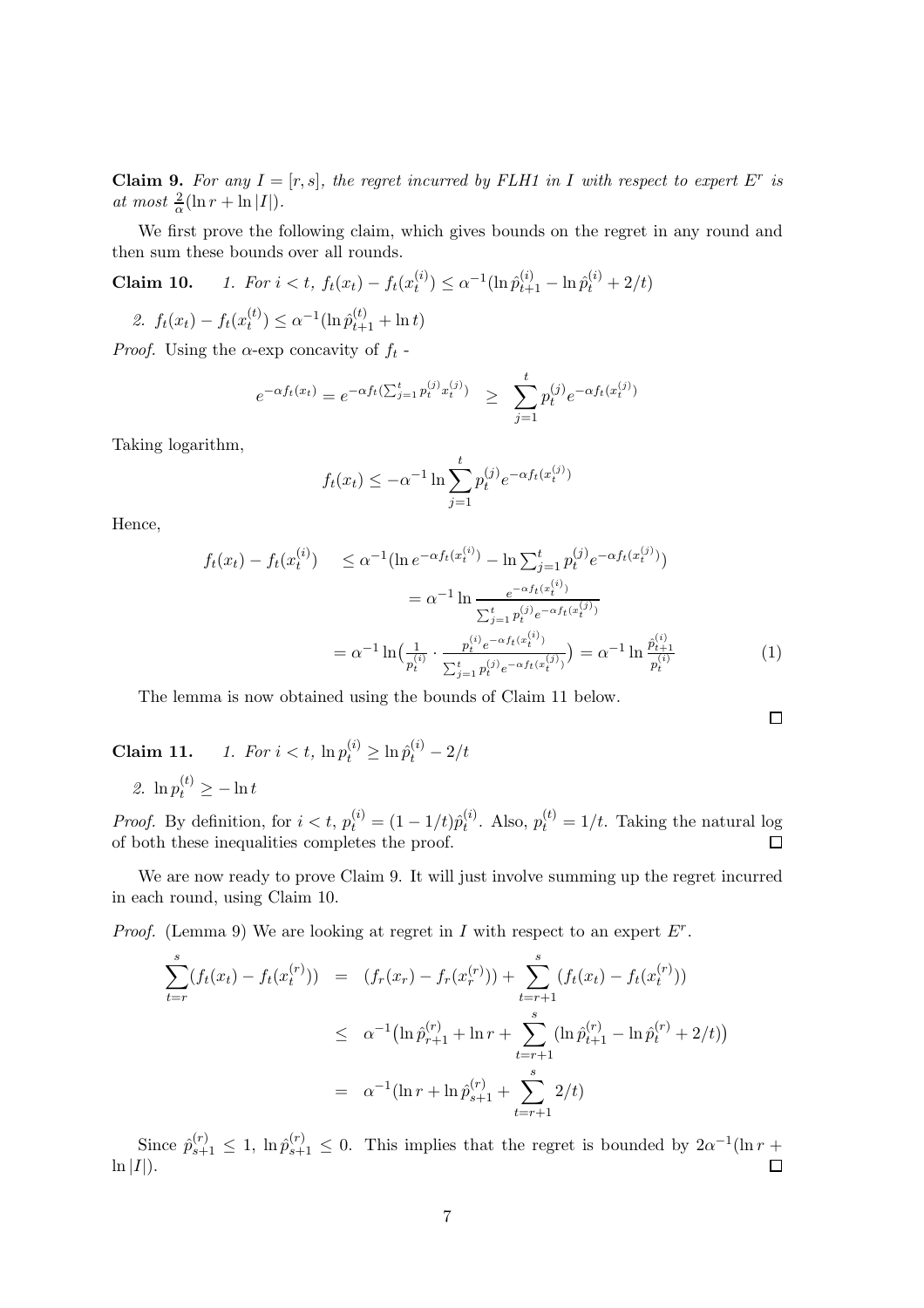#### 3.2 General convex loss functions

Here, we explore the case of general convex loss functions. For the sake of simplicity assume that the loss functions  $f_t$  are bounded in the domain by  $f_t(x) \in [0, M]$ . Note that we cannot expect to obtain logarithmic adaptive regret, as even standard regret is known to be lower bounded by  $\Omega(\sqrt{T})$ . Instead, we derive relative loss bounds, or competitive ratio bounds, and as a special case obtain  $O(\sqrt{T} \log T)$  adaptive regret bounds.

We employ the same algorithm as before, and choose our experts accordingly. A small note: instead of taking a convex combination of the experts' predictions, we can also choose experts according to the probability vector  $p_t$ . Expert  $E^i$  is chosen (in round t) with probability  $p_t^{(i)}$  $t_t^{(t)}$ . In the latter case, we can prove all the following results with high probability.

Our experts will be any algorithm  $A$  that attains low regret (i.e. the Multiplicative Weights algorithm, Perturbed Follow the Leader). The FLH version for convex functions is almost the same, with a slight change to the multiplicative update rule - the scaling constant changes each iteration. That is, at iteration t, update for  $1 \leq i \leq t - \hat{p}_{t+1}^{(i)} =$ 

 $p_t^{(i)} e^{-\eta_t f_t(x_t^{(i)})}$  $\frac{p_t}{\sum_{j=1}^t p_t^{(j)} e^{-\eta_t f_t(x_t^{(j)})}}$ . The constant  $\eta_t$  will be set according to the bounds we want for strong competitiveness. The main lemma of this section is -

**Lemma 12.** If each expert is implemented by a learning algorithm quaranteeing  $R(T)$  regret (for T rounds), then the FLH1 algorithm has Adaptive-Regret<sub>T</sub>(FLH1)  $\leq R(T) +$  $O(M\sqrt{T \log T}).$ 

This lemma immediately follows for the next lemma (proven in appendix).

**Lemma 13.** Let  $0 < \alpha < \frac{1}{4}$ . For any interval  $I = [r, s]$ , if expert  $E^r$  incurs loss L on I, then by setting  $\eta_t = -M^{-1} \log(1-\alpha)$ , the loss incurred by FLH1 on I is at most  $(1+\alpha)L + M\alpha^{-1}\ln s.$ 

# 4 Pruning via streaming methods

Our aim now is to implement the above algorithms efficiently and using little space. At time t, the present implementation of FLH1 stores all the experts  $E^1, \dots, E^t$  and has to compute weights for all of them. Let V denote an upper bound on the running time of each expert (for one round). Then the time taken is at least  $O(Vt)$ . We give an implementation of our algorithm that cuts down this running time, using techniques from streaming algorithms.

The implementation will not depend on whether we deal with exp-concave or general convex functions.

**Lemma 14.** Consider the standard implementation of FLH1 and suppose it provides  $R(T)$ regret for T rounds. Then FLH2 that has expected  $O(V \log T)$  running time (for every round) and has an expected regret of  $O(R(T) \log T)$ .

**Lemma 15.** Suppose there exists algorithm  $\mathcal A$  with running time of  $V$  per round such that  $loss(\mathcal{A}) \leq (1+\varepsilon) OPT + \varepsilon^{-1} c(T)$  for any sufficiently small  $\varepsilon$ . Consider the implementation of FLH1 (using A as experts) and let  $loss_I (FLH1)$  be the loss of FLH1 (using A as experts) on time interval  $I = [r, s]$ . Suppose  $loss_I(FLH1) \leq (1+\varepsilon)loss_I(E^r) + \varepsilon^{-1}d(T)$ . The loss of algorithm FLH2 in I is bounded by -  $loss_I(FLH2) \leq (1+\varepsilon)OPT(I) + O\left(\frac{\log T}{\varepsilon}\right)$  $\frac{gT}{\varepsilon}(c(T)+d(T))\Big).$ The running time of  $FLH2$  is  $O(V \log T)$ .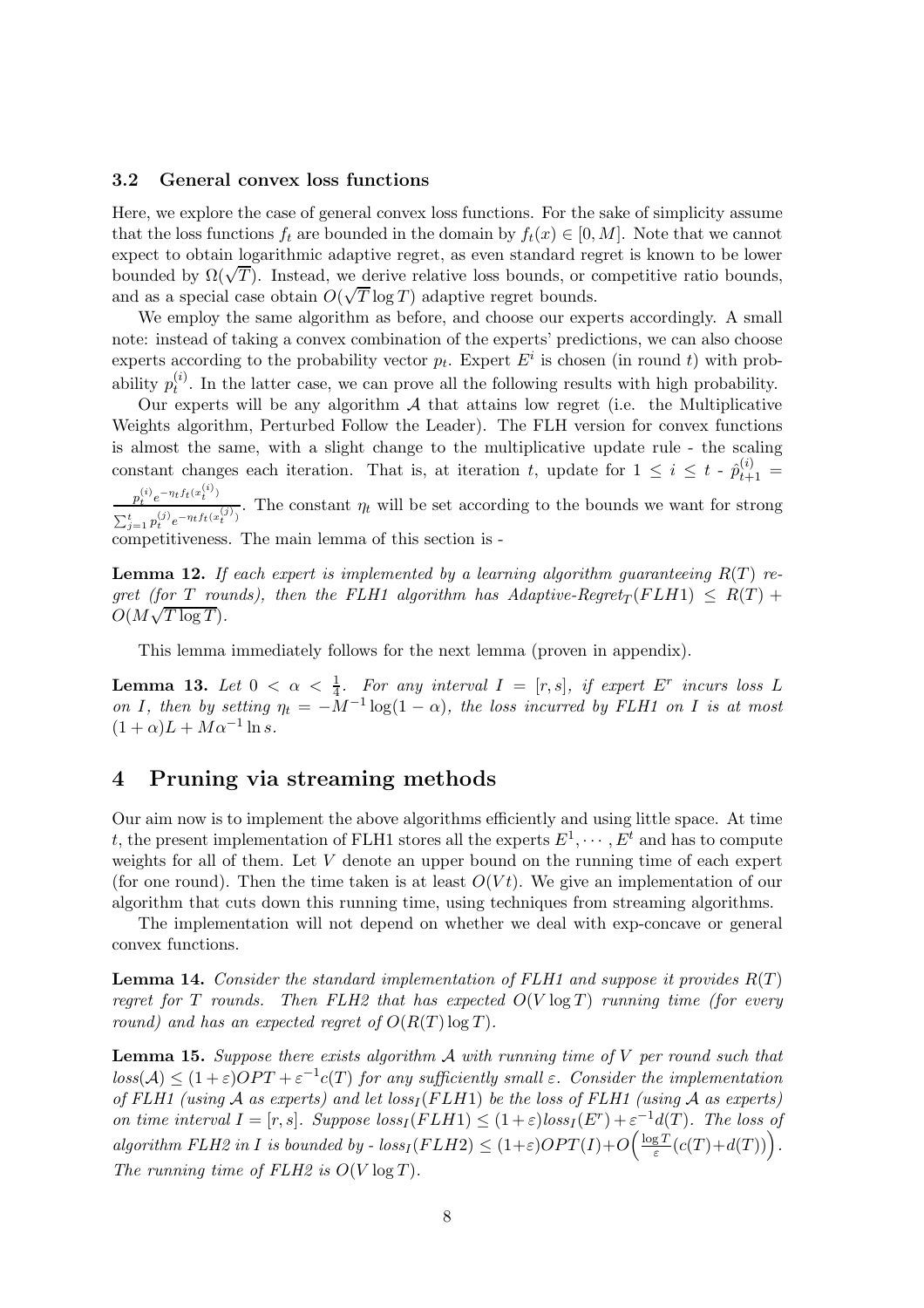We show that it suffices to store only  $O(\log t)$  experts at time t. At time t, there is a working set  $S_t$  of experts. In the old implementation of FLH, this set can be thought of to contain  $E^1, \dots, E^t$ . For the next round, a new expert  $E^{t+1}$  was added to get  $S_{t+1}$ . To decrease the sizes of these sets, the efficient implementation will also *remove* some experts. Once an expert is removed, it is never used again (it cannot be added again to the working set). The algorithm will perform the multiplicative update and mixing step only on the working set of experts.

The algorithm FLH2 works exactly the same as standard FLH, with the added pruning step. This is the step where certain experts are removed to update the new working set  $S_{t+1}$  for round  $t+1$ .

The problem of maintaining the set of active experts can be thought of, and indeed was considered, as the following abstract data streaming problem. Suppose the integers  $1, 2, \cdots$ are being "processed" in a streaming fashion. At time  $t$ , we have "read" the positive integers upto t and maintain a very small subset of them  $S_t$ . A time t we create  $S_{t+1}$  from  $S_t$ : we are allowed to add to  $S_t$  only the integer  $t + 1$ , and remove any integer already in  $S_t$ . Our aim is to maintain a short "sketch" of the data seen so far, i.e. a set  $S_t$  which satisfies:

**Property 16.** 1. For every positive  $s \leq t$ ,  $[s, (s+t)/2] \cap S_t \neq \emptyset$ .

- 2. For all t,  $|S_t| = O(\log T)$ .
- 3. For all t,  $S_{t+1} \backslash S_t = \{t+1\}.$

There is a randomized construction for these sets given by [GJKK]. Woodruff [Woo07] gave an elegant deterministic construction where the size of  $S_t = O(\log t)$ . We explain this in the appendix, and for the sake of clarity, do not give details in the algorithm description.

#### Algorithm 2 FLH2

- 1: At round t, there is a set  $S_t$  of experts. Abusing notation,  $S_t$  will also denote the set of indices of the experts. At  $t = 1$ ,  $S_t = \{1\}$ .
- 2: for  $t = 1$  to  $T$  do
- 3: Play  $x_t = \sum_{j \in S_t} p_t^{(j)} x_t^{(j)}$  $t_t^{(j)}$  (or choose expert  $E^j$  with probability  $p_t^{(j)}$  $\binom{U}{t}$ .
- 4: Perform multiplicative update and addition to get vector  $\overline{p}_{t+1}$ .
- 5: Pruning step Update  $S_t$  by removing some experts and adding  $t + 1$  to get  $S_{t+1}$ .
- 6: For all  $i \in S_{t+1}$  -

$$
p_{t+1}^{(i)} = \frac{\overline{p}_{t+1}^{(i)}}{\sum_{i \in S_{t+1}} \overline{p}_{t+1}^{(i)}}
$$

#### 7: end for

To compute the regret incurred in a given interval, we can only compete with an expert that is present in working set throughout the interval. In such a situation, we get the same regret bounds as before. Our first step is to reprove Claim 11 in the new setting. We restate the claim for convenience.

**Claim 17.** For any  $i \in S_t$ , the following are true - (1) For  $i < t$ ,  $\ln p_t^{(i)} \ge \ln \hat{p}_t^{(i)} - 2/t$  (2)  $\ln p_t^{(t)} \geq -2 \ln t$ 

*Proof.* The claim is certainly true for  $\overline{p}_t^{(i)}$  $t_i^{(i)}$ . We note that  $p_t^{(i)} \geq \overline{p}_t^{(i)}$  $t_i^{(i)}$  since  $\sum_{i \in S_t} \overline{p}_t^{(i)} \leq 1$ .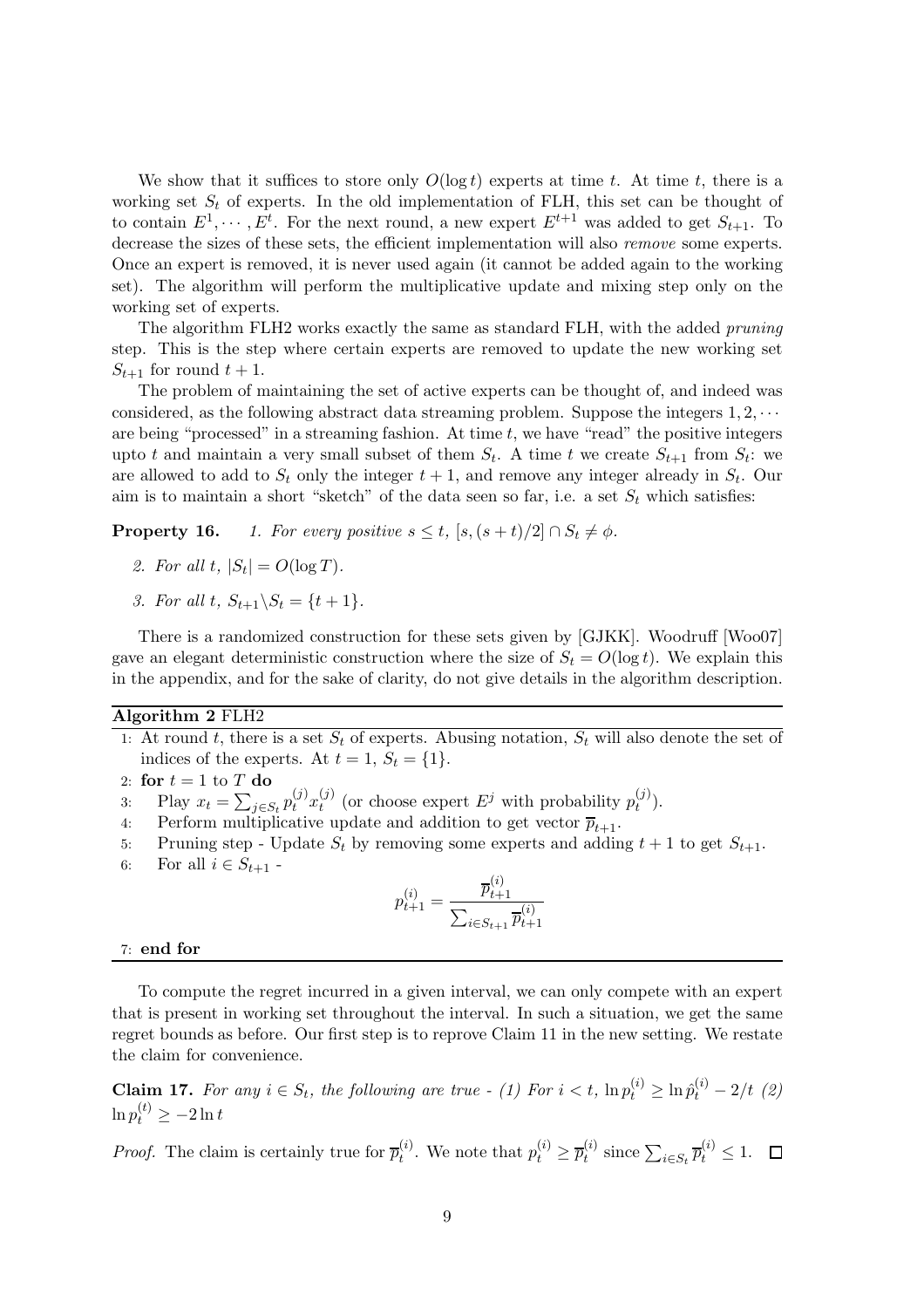The proof for the following lemma would be exactly the same of the proofs for Lemmas 9 and 13.

**Lemma 18.** Consider some time interval  $I = [r, s]$ . Suppose that E<sup>r</sup> was in the working set  $S_t$ , for all  $t \in I$ . Then the regret incurred in I is at most  $R(T)$ .

Given the properties of  $S_t$ , we can show that in any interval the regret incurred is small.

**Lemma 19.** For interval I, the regret incurred by the FLH2 for any interval I is at most  $(R(T) + 1)(\log_2 |I| + 1).$ 

*Proof.* Let  $|I| \in [2^k, 2^{k+1})$ . We will prove by induction on k.

**base case:** For  $k = 1$  the regret is bounded by  $f_t(x_t) \le R(T) \le (R(T) + 1)(\log_2 |I| + 1)$ . **induction step:** By the properties of the  $S_t$ 's, there is an expert  $E^i$  in the pool such that  $i \in [r, (r + s)/2]$ . This expert  $E^i$  entered the pool at time i and stayed throughout [i, s]. By Lemma 18, the algorithm incurs regret at most  $R(T)$  in [i, s].

The interval  $[r, i-1]$  has size in  $[2^{k-1}, 2^k)$ , and by induction the algorithm has regret of  $(R(T) + 1)k$  on [s, i]. This gives a total of  $(R(T) + 1)(k + 1)$  regret on I.  $\Box$ 

The running time of FLH2 is bounded by  $|S_t|V$ . Since  $|S_t| = O(\log t)$ , we can bound the running time by  $O(V \log T)$ . This fact, together with Lemma 19, complete the proof of Lemma 14.

### 5 Incorporating unbiased gradient estimates

We use techniques from [ACBFS02] for dealing with the multi-armed bandit to further improve the running time of FLH for general convex functions. In the present setting, we have then have the perform  $|S_t|$  updates, each of which involves an application of a given online algorithm. We will show that an algorithm that makes only a single invocation of an expert and still get good adaptive regret bounds. This algorithm works for the general convex function setting.

The general idea is to consider each expert in the set  $S_t$  as an arm in the multi-armedbandit problem. The speedup is obtained since bandit algorithms observe the loss of only a single arm each iteration. Since the regret of bandit algorithms is much inferior in terms of the number of arms as compared to the full information setting, it is crucial at this point to have a small set  $S_t$ .

Formally, suppose each expert is implemented using an FTL-like algorithm - given the functions  $f_1, \dots, f_t$ , the expert computes some sort of aggregate (in  $O(T)$  time) and then outputs the prediction in V time.

**Lemma 20.** The algorithm FLH3 obtains adaptive regret of  $O(\sqrt{T}\log T)$  (with high probability) and makes a single expert invocation in every round. The total running time can be bounded by  $VT + O(T \log T)$ .

As a direct consequence of this lemma, we can get a low adaptive regret algorithm for the OSP problem which perform only a single shortest path computation in each round. The key lemma that needs to be proven is -

**Lemma 21.** Consider any interval of time  $I = [r, s]$  and suppose that expert  $E^r$  is present throughout this interval. Then for any constant  $c > 10$ , with probability  $> 1 - T^{-c}$ .

$$
\sum_{t \in I} f_t(x_t) - f_t(x_t^{(r)}) = O(c\sqrt{T} \log T)
$$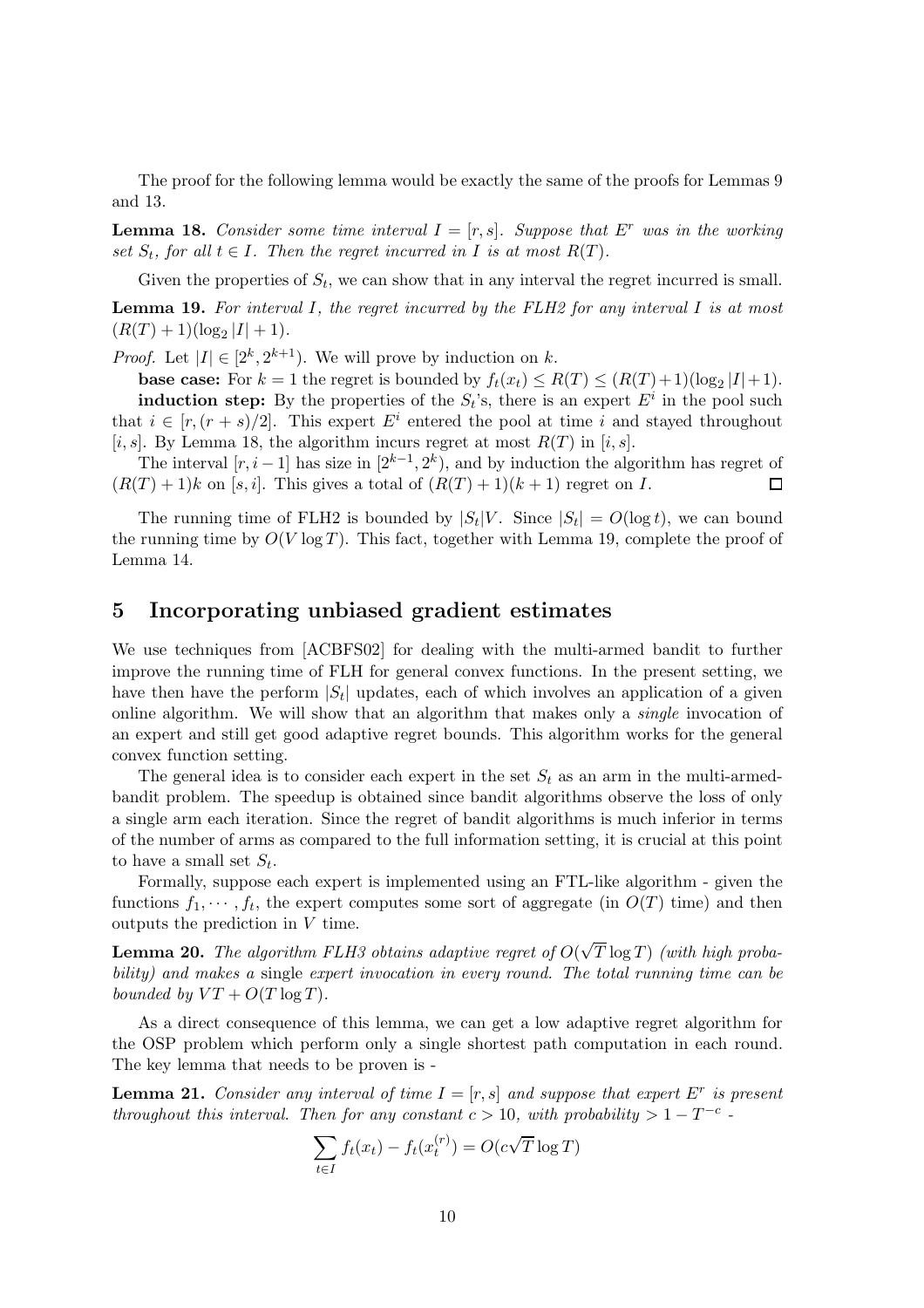### Algorithm 3 FLH3

1: for  $t = 1$  to  $T$  do

2: Let  $p_t \in \mathbb{R}^{|S_t|}$  be a distribution on the set  $S_t$ , and let  $j_t$  be a random variable with distribution  $p_t$ . Define  $x_t$  to be  $x_t^{j_t}$ .

Define the gradient estimate  $\tilde{f}_t$  such that  $E[\tilde{f}_t] = f_t$  as follows:

$$
\forall j \in S_t \; . \; \tilde{f}_t(j) = \begin{cases} \frac{f_t(x_t^{(jt)})}{p_t^{(jt)}} & j_t = j \\ 0 & j_t \neq j \end{cases}
$$

3: Perform multiplicative update -

$$
u_{t+1}^{(j)} = \frac{p_t^{(j)} \cdot e^{-\eta \tilde{f}_t(x_t^{(j)})}}{Z_t}, \ Z_t = \sum_{j \in S_t} p_t^{(j)} \cdot e^{-\eta \tilde{f}_t(x_t^{(j)})}
$$

- 4: Perform addition step Set  $\overline{u}_{t+1}^{(t+1)}$  to  $1/T$  and for  $j \neq t+1$ ,  $\overline{u}_{t+1}^{(j)} = (1 1/T)u_{t+1}^{(j)}$  $t+1$
- 5: Pruning step Update  $S_t$  by removing some experts and adding  $t + 1$  to get  $S_{t+1}$ .
- 6: For all  $j \in S_{t+1}$  -

$$
p_{t+1}^{(j)} = \frac{\overline{u}_{t+1}^{(j)}}{\sum_{j \in S_{t+1}} \overline{u}_{t+1}^{(j)}}
$$

#### 7: end for

The proof uses techniques from [ACBFS02] to deal with random unbiased estimators for the gradient, and uses martingale arguments to get high concentration. For details, refer to Section E.

### References

- [ACBFS02] P. Auer, N. Cesa-Bianchi, Y. Freund, and R. Schapire. The non-stochastic multi-armed bandit problem. SIAM Journal of Computing, 32, 2002.
- [BCK03] A. Blum, S. Chawla, and A. Kalai. Static optimality and dynamic search optimality in lists and trees. Algorithmica, 36(3), 2003.
- [BW03] Olivier Bousquet and Manfred K. Warmuth. Tracking a small set of experts by mixing past posteriors. J. Mach. Learn. Res., 3:363–396, 2003.
- [CBL06] Nicolò Cesa-Bianchi and Gábor Lugosi. *Prediction, Learning, and Games.* Cambridge University Press, 2006.
- [Cov91] T. Cover. Universal portfolios. Math. Finance, 1:1–19, 1991.
- [FS97] Yoav Freund and R. E. Schapire. A decision-theoretic generalization of online learning and an application to boosting. Journal of Computer and System Sciences, 55(1):119–139, August 1997.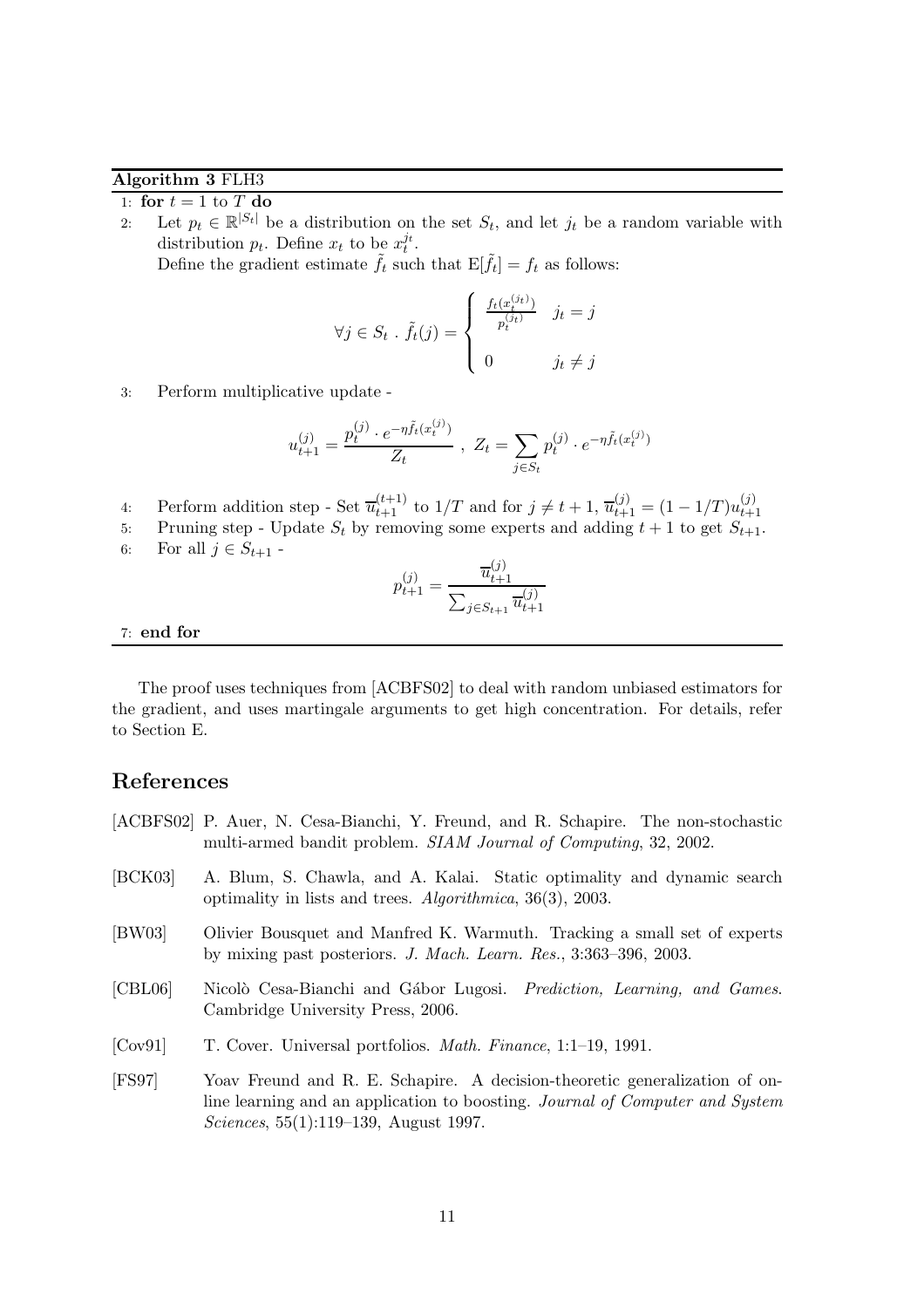- [FSSW97] Yoav Freund, Robert E. Schapire, Yoram Singer, and Manfred K. Warmuth. Using and combining predictors that specialize. In In Proceedings of the Twenty-Ninth Annual ACM Symposium on the Theory of Computing, pages 334–343, 1997.
- [GJKK] P. Gopalan, T.S. Jayram, R. Krauthgamer, and R. Kumar. Estimating the sortedness of a data stream. In SODA 2007.
- [HKKA06] Elad Hazan, Adam Kalai, Satyen Kale, and Amit Agarwal. Logarithmic regret algorithms for online convex optimization. In COLT, pages 499–513, 2006.
- [HW98] Mark Herbster and Manfred K. Warmuth. Tracking the best expert. Mach. Learn., 32(2):151–178, 1998.
- [KS07a] S.S. Kozat and A.C. Singer. Universal constant rebalanced portfolios with switching. In tech report, 2007.
- [KS07b] S.S. Kozat and A.C. Singer. Universal piecewise constant and least squares prediction. In tech report, 2007.
- [KV03] Adam Kalai and Santosh Vempala. Efficient algorithms for universal portfolios. J. Mach. Learn. Res., 3:423–440, 2003.
- [KV05] Adam Kalai and Santosh Vempala. Efficient algorithms for online decision problems. Journal of Computer and System Sciences, 71(3):291–307, 2005.
- [OC98] Erik Ordentlich and Thomas M. Cover. The cost of achieving the best portfolio in hindsight. Mathematics of Operations Research, 23(4):960–982, 1998.
- [Sin] Yoram Singer. Switching portfolios. pages 488–495.
- [ST85] D. Sleator and R. Tarjan. Self-adjusting binary search trees. J. ACM, 32, 1985.
- [TW03] Eiji Takimoto and Manfred K. Warmuth. Path kernels and multiplicative updates. J. Mach. Learn. Res., 4:773–818, 2003.
- [Woo07] David Woodruff. personal communications. 2007.

[Zin03] Martin Zinkevich. Online convex programming and generalized infinitesimal gradient ascent. In Proceedings of the Twentieth International Conference (ICML), pages 928–936, 2003.

# A Applications

Portfolio management. In the universal portfolio management setting, an online investor iteratively distributes her wealth on a set of  $N$  assets. After committing to this distribution  $p_t$ , the market outcome is observed in a form of a *price relatives vector*  $r_t$  and the investor attains utility of  $log(p_t \cdot r_t)$ . This formulation is a special case of the online convex optimization setting with a (negative) logarithmic loss function, which is exp-concave.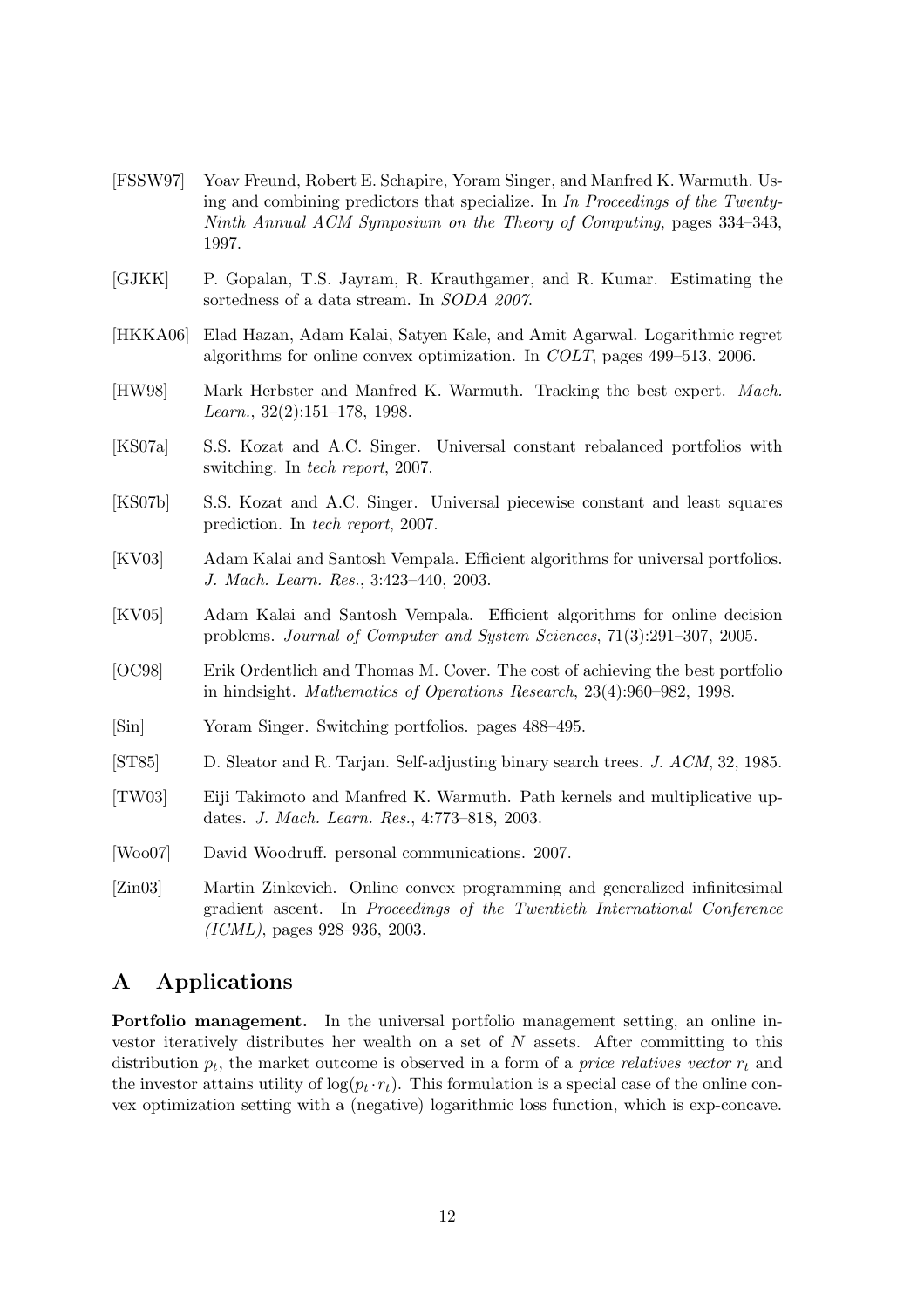In his remarkable original paper, Cover [Cov91] analyzes an algorithm called UNIVERSAL which attains

$$
Regret_T(\text{UNIVERSAL}) = \max_{p^*} \sum_{t=1}^T \log(p^* \cdot r_t) - \sum_{t=1}^T \log(p_t \cdot r_t) = O(n \log T)
$$

This was shown to be tight up to constant factors [OC98]. However, similar to the examples in AppendixF, it is easy to construct examples in which the adaptive regret of Cover's algorithm is Adaptive-Regret<sub>T</sub>(UNIVERSAL) =  $\Omega(T)$ . Using Theorem 2, we can prove -

**Theorem 22.** There exists an online algorithm  $A$  that for any sequence of price relative vectors  $r_1, ..., r_T$ , produces wealth distributions  $p_1, ..., p_T$  such that

$$
Adaptive\text{-}Regret_T(\mathcal{A}) = O(n \log T)
$$

Further, the running time of this algorithm is polynomial in n and T. The running time can be made polynomial in n and  $\log T$  with the guarantee Adaptive-Regret<sub>T</sub>(A) =  $O(n \log^2 T)$ 

This bound matches the optimal bound on regular regret, and essentially gives the first theoretical improvement over Cover's algorithm <sup>3</sup>.<sup>4</sup>

Online routing and shortest paths. In the online shortest paths (OSP) problem, an online decision maker iteratively chooses a path in a weighted directed graph without knowing the weights in advance and pays a cost which is the length of her path. Let the graph have m edges, n vertices and weights in the range  $[0, 1]$ . Takimoto and Warmuth [TW03] gave a Multiplicative Weights algorithm which attains (optimal) regret of  $O(\sqrt{T})$ . Kalai and Vempala [KV05] showed how a simpler approach can give efficient algorithms for OSP and other structured graph problems. Both approaches yield the following more general guarantee:

$$
E[\text{total weight}] \le (1 + \varepsilon)(\text{best weight in hindsight}) + \frac{O(mn \log n)}{\varepsilon}
$$

Here best weight in hindsight refers to the total weight of the best single path. Both approaches suffer from the suboptimal behavior explained before, namely the online router may converge to the shortest path of the aggregated graph, which could be very different from the locally optimal path.

Based on Lemma 13, we can construct an algorithm with the following guarantee for any interval  $I \subseteq [T]$ 

$$
E[\text{total weight on } I] \le (1+\varepsilon)(\text{best weight in hindsight on } I) + \frac{O(mn\log n\log T + n\log^2 T)}{\varepsilon}
$$

Taking 
$$
\varepsilon = \frac{1}{\sqrt{T m n \log^2 T \log n}}
$$
 we obtain

<sup>&</sup>lt;sup>3</sup>We note that the running time of Cover's algorithm is exponential. Kalai and Vempala [KV03] gave a polynomial time implementation, which we use for this result. Building on the Online Newton algorithm [HKKA06], we can obtain not only poly-time, but running time which depends only logarithmically on the number of iterations T, albeit introducing dependency in the gradients of the loss functions.

<sup>&</sup>lt;sup>4</sup>Our guarantee is not to be confused with Singer's "switching portfolios" [Sin]. In his paper Singer deals with switching between single assets, and not CRPs (which is stronger) as is in our case. Our approach is also more efficient.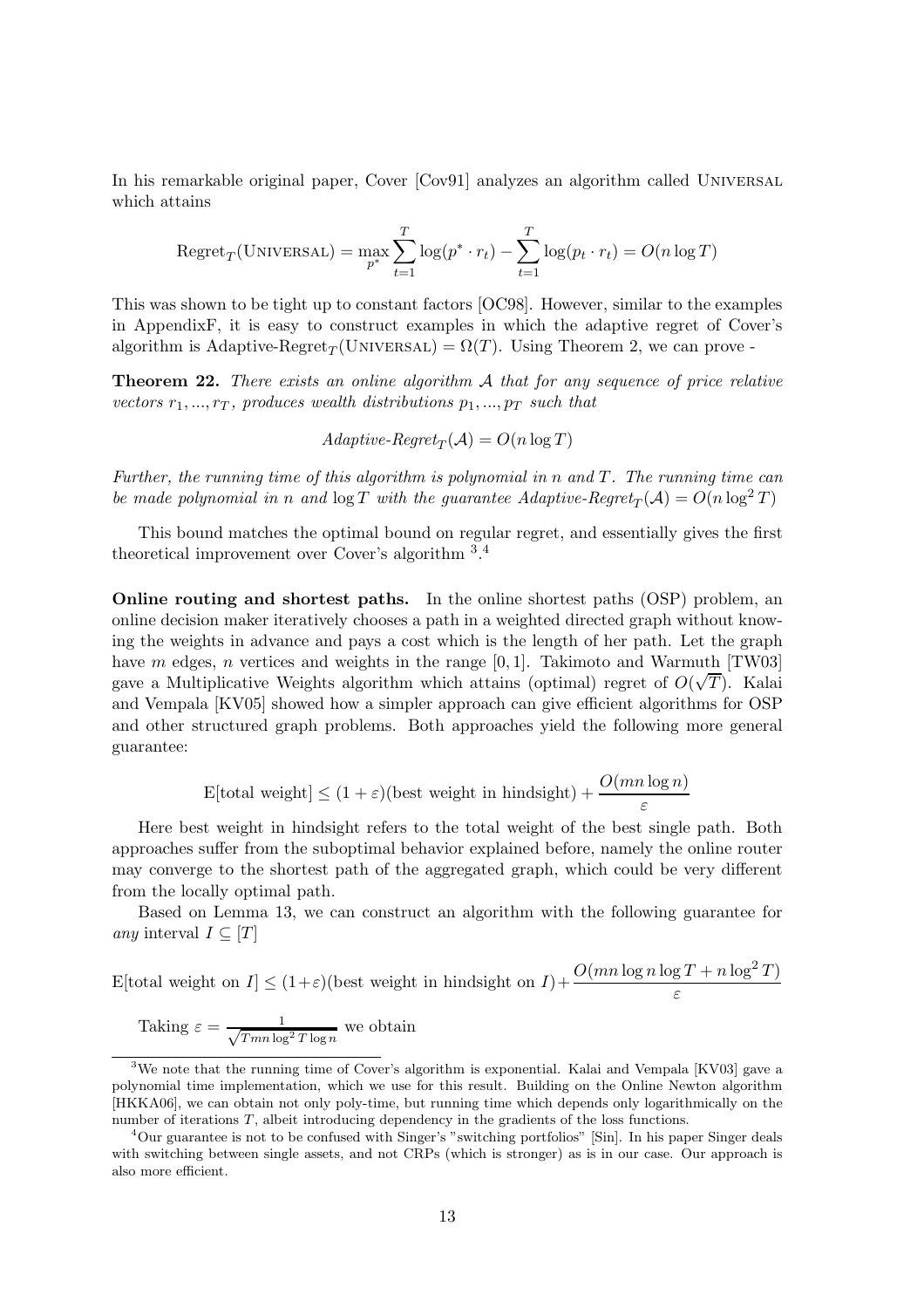Theorem 23. For the OSP problem, there exists an algorithm A with running time polynomial in  $m, n, \log T$  that quarantees -

$$
Adaptive \text{-}Regret_T = O\left(\sqrt{T m n \log^2 T \log n}\right)
$$

This algorithm attains almost optimal adaptive regret. Using FTL ideas the algorithms are easily and efficiently applied to the variety of graph problems considered in [TW03, KV05].

Between static and dynamic optimality for search trees. The classic tree update problem was posed by Sleator and Tarjan in [ST85]. The online decision maker is given a sequence of access requests for items in the set  $\{1, ..., n\}$ . Her goal is to maintain a binary search tree and minimize the total lookup time and tree modification operations. This problem was looked at from an online learning perspective in [BCK03, KV05]. An algorithm is statically optimal if the total time taken by this algorithm is comparable (upto a constant) to the best tree in hindsight. Splay trees are known to be statically optimal, with a constant factor of  $3 \log_2 3$ . Kalai and Vempala [KV05] gave an efficient statically optimal tree algorithm the strong guarantee of low regret (in particular, the constant factor is basically 1). More specifically, they give a randomized algorithm such that -

E[cost of algorithm]  $\leq$  (cost of best tree)  $+ 2n\sqrt{nT}$ 

For this, they use a version of the Follow-The-Leader (FTL) which does not give the stronger guarantee of low adaptive regret. We can use our techniques to give such an algorithm, that is basically statically optimal for every large enough contiguous subsequence of accesses (note that splay trees are also statically optimal for every contiguous subsequence but the constant multiplicative factor is  $3 \log_2 3$ . We design a lazy version of our algorithm with the following properties -

**Lemma 24.** Suppose that for all  $x \in K$  and  $t \in [T]$ ,  $f_t(x) \in [0, M]$ . Let  $R(T)$  be an upper bound on the regret of some learning algorithm over a sequence of  $T$  functions. There exists a randomized algorithm A, such that with high probability<sup>5</sup>, for any  $\varepsilon > 0$  less than some sufficiently small constant -

- 1. Adaptive-Regret<sub>T</sub>( $A$ )  $\leq R(T) + O(\frac{M\sqrt{T \log T}}{\varepsilon})$  $\frac{\log I}{\varepsilon}$ )
- 2. Throughout the running time of  $\mathcal{A}, x_t \neq x_{t-1}$  at most  $\varepsilon T$  times.

We can formulate the tree update problem in the learning setting by considering a point of the domain as a tree. Since it takes  $O(n)$  time to update one tree to another (any tree can be changed to another in  $O(n)$  rotations), the total modification time is  $O(\varepsilon nT)$ . Setting  $\varepsilon = ((\log T)/T)^{1/4}$ , we get -

**Theorem 25.** Let  $a_1, \dots, a_T$  be accesses made. There is a randomized algorithm A for the tree update problem that for any contiguous subsequence of queries  $I = \{a_r, a_{r+1}, \dots, a_s\}$ , gives the following guarantee with high probability -

$$
cost_I(\mathcal{A}) \leq cost_I (best\ tree\ for\ I) + O(nT^{3/4}(\log T)^{1/4} + n\sqrt{nT})
$$

Although the additive term is worse than that of [KV05], it is still significantly sublinear, and we get a very strong version of static optimality.

<sup>&</sup>lt;sup>5</sup>the probability of error is  $\lt T^{-2}$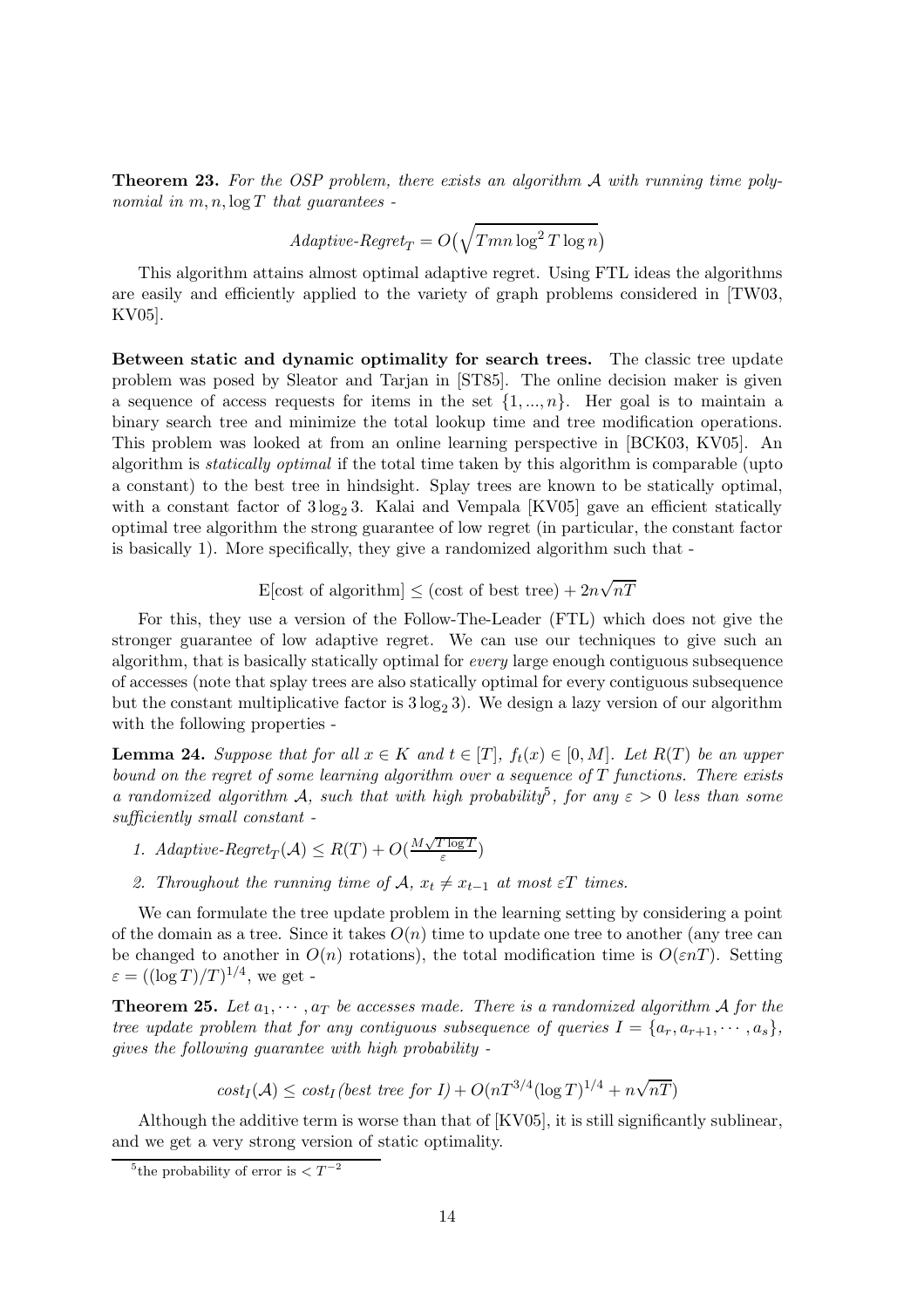# B Multiplicative Weights Lemmas

### B.1 General convex loss functions

We give a proof for Lemma 13. Analogous to Lemma 10, the following gives bounds on the regret incurred in any round. For the sake of clarity in the proofs below, we assume that  $x_t$  is chosen as a convex combination of the predictions of the various experts. We can also assume that  $x_t$  is chosen according to the probability distribution  $p_t$ . We then get high probability results, using Chernoff bounds.

**Lemma 26.** Suppose that  $\forall x \in K$  the value  $f_t(x)$  is always positive and bounded by constant M.

$$
f_t(x_t) \le \frac{M(\ln \hat{p}_{t+1}^{(i)} - \ln \hat{p}_t^{(i)} + 2/t) + \eta_t M f_t(x_t^{(i)})}{1 - e^{-\eta_t M}}
$$

2.

1. For  $i < t$  -

$$
f_t(x_t) \le \frac{M(\ln \hat{p}_{t+1}^{(t)} + 2 \ln t) + \eta_t M f_t(x_t^{(t)})}{1 - e^{-\eta_t M}}
$$

*Proof.* We use relative entropy distances. For two *n*-dimensional vectors,  $u, v$ ,

$$
\Delta(p, q) = \sum_{i=1}^{n} p^{(i)} \ln \frac{p^{(i)}}{q^{(i)}}
$$

Conventionally,  $0 \ln 0 = 0$ . We want to compare performance with respect to the *i*th expert, and therefore we set  $\vec{u}$  to have 1 at the *i*th coordinate and zero elsewhere.

$$
\Delta(u, p_t) - \Delta(u, \hat{p}_{t+1}) = -\ln p_t^{(i)} + \ln \hat{p}_{t+1}^{(i)}
$$
  

$$
= -\ln p_t^{(i)} + \ln \frac{p_t^{(i)} e^{-\eta_t f_t(x_t^{(i)})}}{\sum_{j=1}^t p_t^{(j)} e^{-\eta_t f_t(x_t^{(j)})}}
$$
  

$$
= -\eta_t f_t(x_t^{(i)}) - \ln(\sum_{j=1}^t p_t^{(j)} e^{-\eta_t f_t(x_t^{(j)})})
$$

For  $x < M$ , we can use the approximation  $e^{-\eta_t x} \leq 1 - (1 - e^{-\eta_t M})(x/M)$ . This gives us -

$$
-\ln p_t^{(i)} + \ln \hat{p}_{t+1}^{(i)} \ge -\eta_t f_t(x_t^{(i)}) - \ln \Bigl( \sum_{j=1}^t p_t^{(j)} \bigl( 1 - (1 - e^{-\eta_t M}) (f_t(x_t^{(i)}) / M) \bigr) \Bigr)
$$
  

$$
= -\eta_t f_t(x_t^{(i)}) - \ln \Bigl( \sum_{j=1}^t p_t^{(j)} - M^{-1} (1 - e^{-\eta_t M}) \sum_{j=1}^t p_t^{(j)} f_t(x_t^{(i)}) \Bigr)
$$

Noting that  $p_t$  is a probability vector and that by convexity,  $f_t(x_t) \le \sum_{j=1}^t p_t^{(j)}$  $_{t}^{(j)}f_{t}(x_{t}^{(i)}% )=\frac{1}{2\pi i}\sum_{i=1}^{t}(x_{t}^{(i)}+x_{t}^{(i)}),$  $\binom{t}{t}$  - $\binom{i}{i}$ 

$$
-\ln p_t^{(i)} + \ln \hat{p}_{t+1}^{(i)} \ge -\eta_t f_t(x_t^{(i)}) - \ln(1 - M^{-1}(1 - e^{-\eta_t M}) f_t(x_t))
$$
  
\n
$$
\ge -\eta_t f_t(x_t^{(i)}) + M^{-1}(1 - e^{-\eta_t M}) f_t(x_t)
$$
  
\n
$$
\implies f_t(x_t) \le \frac{M(\ln \hat{p}_{t+1}^{(i)} - \ln p_t^{(i)}) + \eta_t M f_t(x_t^{(i)})}{1 - e^{-\eta_t M}}
$$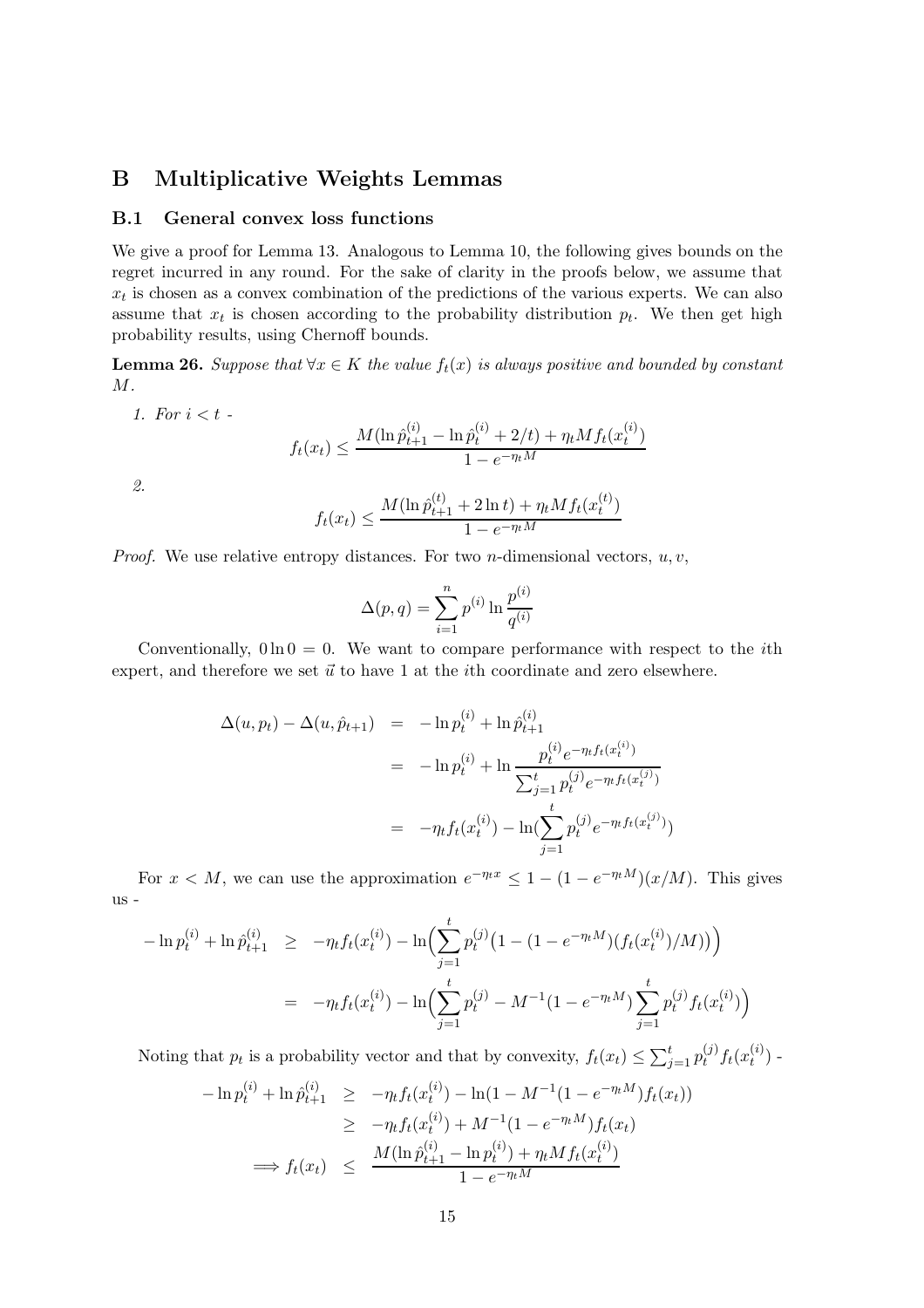Application of Claim 11 completes the proof.

*Proof.* (Lemma 13) For interval I, we sum up the bounds given in Lemma 26. For  $\alpha > 0$ sufficiently small, we set  $\eta_t = -M^{-1} \ln(1 - \alpha)$ .

$$
\sum_{t=r}^{s} f_t(x_t) = f_r(x_r) + \sum_{t=r+1}^{s} f_t(x_t)
$$
\n
$$
\leq \frac{M(\ln \hat{p}_{r+1}^{(r)} + 2 \ln r) - \ln(1-\alpha) f_r(x_r^{(r)})}{1 - e^{\ln(1-\alpha)}} + \frac{\sum_{t=r+1}^{s} [M(\ln \hat{p}_{t+1}^{(r)} - \ln \hat{p}_t^{(r)} + 2/t) - \ln(1-\alpha) f_r(x_t^{(r)})]}{1 - e^{\ln(1-2\varepsilon)}}
$$
\n
$$
\leq \alpha^{-1} [M(\ln \hat{p}_{s+1}^{(r)} + \ln s)] - \alpha^{-1} \ln(1-\alpha) \sum_{t=r}^{s} f_r(x_t^{(r)})
$$
\n
$$
\leq \alpha^{-1} (\alpha + \alpha^2) \sum_{t=r}^{s} f_r(x_t^{(r)}) + M\alpha^{-1} \ln s
$$
\n
$$
= (1 + \alpha) \sum_{t=r}^{s} f_r(x_t^{(r)}) + M\alpha^{-1} \ln s
$$

#### B.2 Variable learning rate

In the previous section we assumed prior knowledge of the number of game iterations T. We now show how to get  $O(\sqrt{T} \ln T)$  adaptive regret without knowing T in advance by changing the learning rate.

**Lemma 27.** For interval  $I = [r, s]$ , FLH1 achieves regret of  $O(\sqrt{s} \ln s)$  without knowledge of the total time T.

**Lemma 28.** 1. For any 
$$
i < t - f_t(x_t) - f_t(x_t^{(i)}) \le \eta_t^{-1} (\ln \hat{p}_{t+1}^{(i)} - \ln \hat{p}_t^{(i)} + \eta_t^2 M^2 + 2/t)
$$
  
2.  $f_t(x_t) - f_t(x_t^{(t)}) \le \eta_t^{-1} (\ln \hat{p}_{t+1}^{(t)} + \eta_t^2 M^2 + \ln t)$ 

The constant M is an upper bound on  $(f_t(x))$ .

Proof.

$$
\ln p_t^{(i)} - \ln \hat{p}_{t+1}^{(i)} = \ln p_t^{(i)} - \ln \frac{p_t^{(i)} e^{-\eta_t f_t(x_t^{(i)})}}{\sum_{j=1}^t p_t^{(j)} e^{-\eta_t f_t(x_t^{(j)})}}
$$
  
\n
$$
= \eta_t f_t(x_t^{(i)}) + \ln(\sum_{j=1}^t p_t^{(j)} e^{-\eta_t f_t(x_t^{(j)})})
$$
  
\n
$$
\sum_{\ell=1}^t p_t^{(\ell)} \ln \frac{\hat{p}_{t+1}^{(\ell)}}{p_t^{(\ell)}} = \sum_{\ell=1}^t p_t^{(\ell)} \ln \frac{e^{-\eta_t f_t(x_t^{(\ell)})}}{\sum_{j=1}^t p_t^{(j)} e^{-\eta_t f_t(x_t^{(j)})}}
$$
  
\n
$$
= -\eta_t \sum_{\ell=1}^t p_t^{(\ell)} f_t(x_t^{(\ell)}) - \ln(\sum_{j=1}^t p_t^{(j)} e^{-\eta_t f_t(x_t^{(j)})})
$$

 $\Box$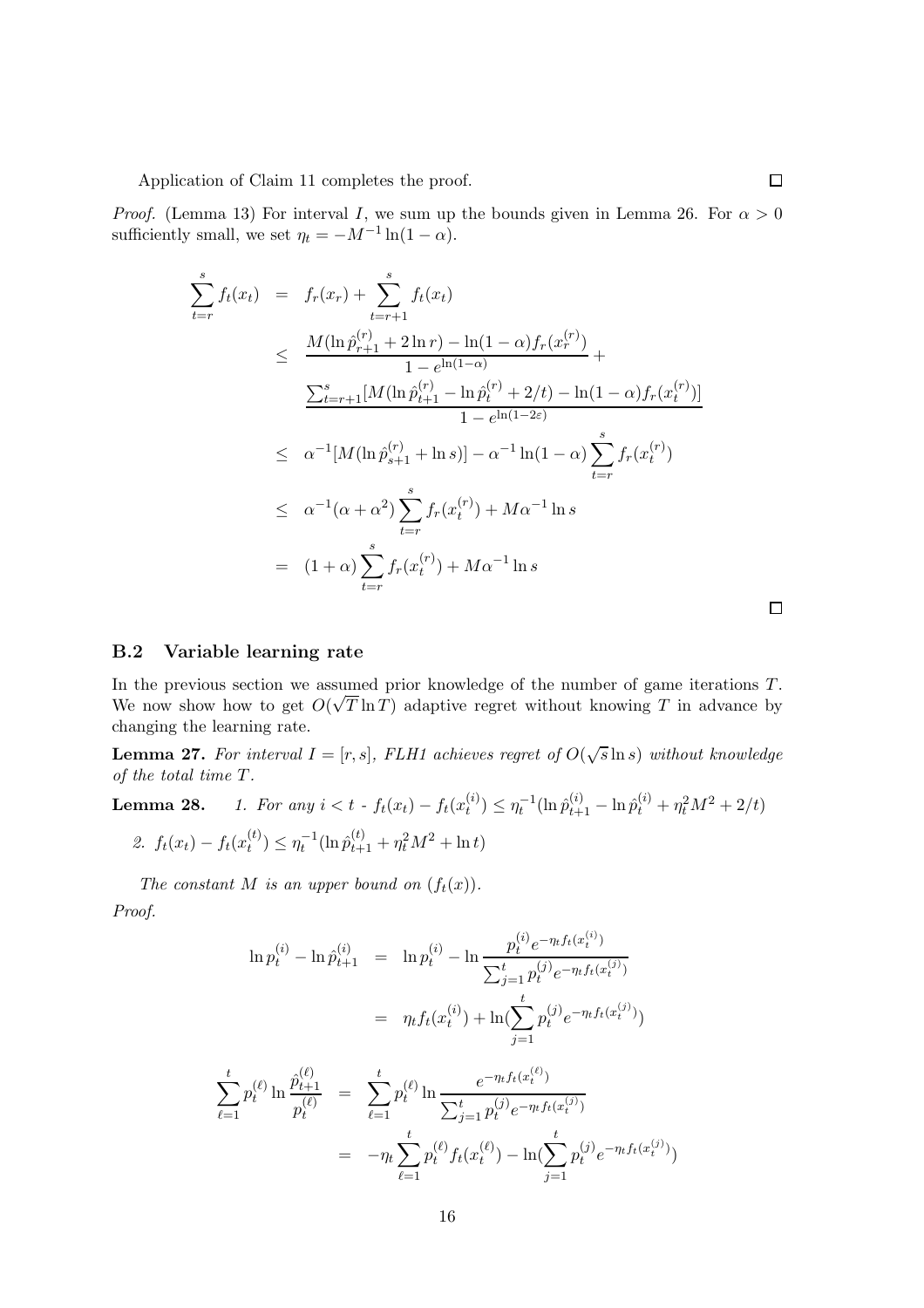Using the convexity of  $f_t$ , and putting the above equations together, we get -

$$
f_t(x_t) - f_t(x_t^{(i)}) = f_t(\sum_{\ell=1}^t p_t^{(\ell)} x_t^{(\ell)}) - f_t(x_t^{(i)})
$$
  
\n
$$
\leq \sum_{\ell=1}^t p_t^{(\ell)} f_t(x_t^{(\ell)}) - f_t(x_t^{(i)})
$$
  
\n
$$
= \eta_t^{-1} \Big( \ln \hat{p}_{t+1}^{(i)} - \ln p_t^{(i)} - \sum_{\ell=1}^t p_t^{(\ell)} \ln \frac{\hat{p}_{t+1}^{(\ell)}}{p_t^{(\ell)}} \Big)
$$

$$
-\sum_{\ell=1}^{t} p_{t}^{(\ell)} \ln \frac{\hat{p}_{t+1}^{(\ell)}}{p_{t}^{(\ell)}} = \eta_{t} \sum_{\ell=1}^{t} p_{t}^{(\ell)} f_{t}(x_{t}^{(\ell)}) + \ln(\sum_{\ell=1}^{t} p_{t}^{(\ell)} e^{-\eta_{t} f_{t}(x_{t}^{(\ell)})})
$$
  
\n
$$
= \eta_{t} \sum_{\ell=1}^{t} p_{t}^{(\ell)} f_{t}(x_{t}^{(\ell)}) + \ln(1 - (1 - \sum_{\ell=1}^{t} p_{t}^{(\ell)} e^{-\eta_{t} f_{t}(x_{t}^{(\ell)})}))
$$
  
\n
$$
\leq \eta_{t} \sum_{\ell=1}^{t} p_{t}^{(\ell)} f_{t}(x_{t}^{(\ell)}) - 1 + \sum_{\ell=1}^{t} p_{t}^{(\ell)} e^{-\eta_{t} f_{t}(x_{t}^{(\ell)})}
$$
  
\n
$$
\leq \eta_{t} \sum_{\ell=1}^{t} p_{t}^{(\ell)} f_{t}(x_{t}^{(\ell)}) - 1 + \sum_{\ell=1}^{t} p_{t}^{(\ell)} (1 - \eta_{t} f_{t}(x_{t}^{(\ell)}) + (\eta_{t} f_{t}(x_{t}^{(\ell)}))^2)
$$
  
\n
$$
= \eta_{t}^{2} \sum_{\ell=1}^{t} p_{t}^{(\ell)} f_{t}(x_{t}^{(\ell)})^2
$$

Putting the above together, we get -

$$
f_t(x_t) - f_t(x_t^{(i)}) \leq \eta_t^{-1} \Big( \ln \hat{p}_{t+1}^{(i)} - \ln p_t^{(i)} + \eta_t^2 \sum_{\ell=1}^t p_t^{(\ell)} f_t(x_t^{(\ell)})^2 \Big)
$$

Using Claim 11, we have  $\ln p_t^{(i)} \ge \ln \hat{p}_t^{(i)} - 2/t$  and that  $\ln p_t^{(t)} \ge -t \ln t$ . Substituting each of these above, we complete the proof.

Proof. (Lemma 27) As before, we sum up the regret bounds given by Lemma 28 and set  $\eta_t = 1/\sqrt{t}.$ 

$$
\sum_{t=r}^{s} (f_t(x_t) - f_t(x_t^{(r)})) = (f_p(x_p) - f_p(x_p^{(r)})) + \sum_{t=r+1}^{s} (f_t(x_t) - f_t(x_t^{(r)}))
$$
\n
$$
\leq \eta_p^{-1} (\ln \hat{p}_{r+1}^{(r)} + \eta_p^2 M^2 + 2 \ln r) + \sum_{t=r+1}^{s} \eta_t^{-1} (\ln \hat{p}_{t+1}^{(r)} - \ln \hat{p}_t^{(r)} + \eta_t^2 M^2 + 2/t)
$$
\n
$$
= M^2 \eta_p + 2\eta_p^{-1} \ln r + \eta_q^{-1} \ln \hat{p}_{s+1}^{(r)} + \sum_{t=r+1}^{s} \ln \hat{p}_t^{(r)} (\eta_{t-1}^{-1} - \eta_t^{-1})
$$
\n
$$
+ \sum_{t=r+1}^{s} M^2 \eta_t + \sum_{t=r+1}^{s} 2/(t\eta_t)
$$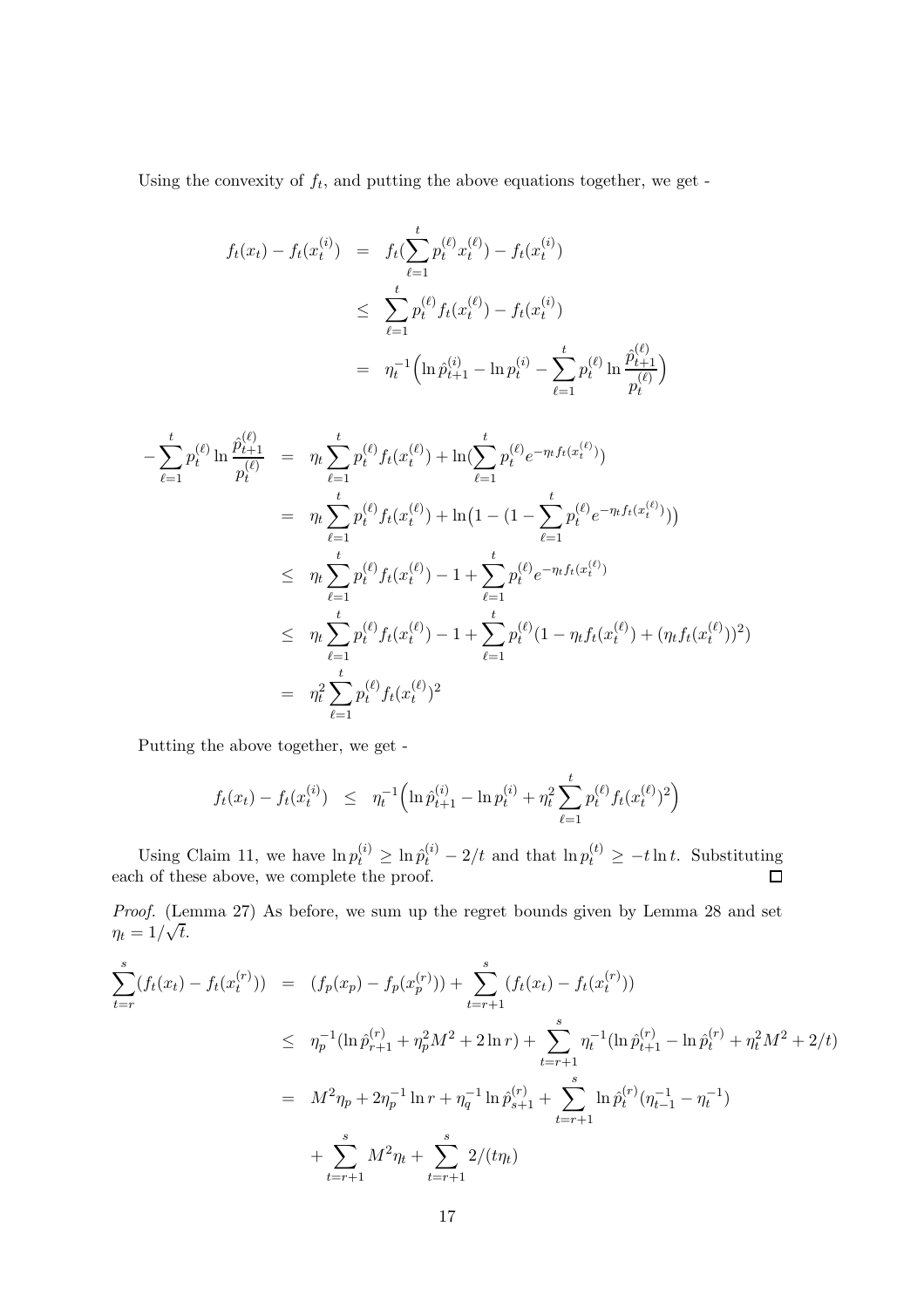Setting  $\eta_t = 1/\sqrt{t}$ .

$$
\sum_{t=r}^{s} (f_t(x_t) - f_t(x_t^{(r)})) \le M^2/\sqrt{r} + 2\sqrt{r} \ln r - \sum_{t=r+1}^{s} \ln \hat{p}_t^{(r)}(\sqrt{t} - \sqrt{t-1}) + (M^2 + 2)(\sqrt{s} - \sqrt{r})
$$

We now provide a lower bound for  $\ln \hat{p}_t^{(r)}$  $t^{(r)}$ , which will allow us to upper bound the regret. Since, in this case,  $r < t$  -

$$
\hat{p}_t^{(r)} = \frac{p_{t-1}^{(r)} e^{-\eta_{t-1} f_{t-1}(x_{t-1}^{(r)})}}{\sum_{j=1}^{t-1} p_{t-1}^{(j)} e^{-\eta_{t-1} f_{t-1}(x_t^{(j)})}}
$$

Since  $\forall t, \eta_t \leq 1$  and  $f_t = \Theta(1), e^{-\eta_{t-1} f_{t-1}(x_t^{(j)})} \in [c_1, c_2]$  (for some positive constants  $c_1, c_2$ ). We also have that  $p_{t-1}^{(r)} = 1/(t-1)$ .

$$
\hat{p}_t^{(r)} \ge \frac{c_1}{c_2(t-1)\sum_{j=1}^{t-1} p_{t-1}^{(j)}} = O(t^{-1})
$$

Therefore,  $-\ln \hat{p}_t^{(r)} \le O(\ln s)$  and we get -

$$
\sum_{t=r}^{s} (f_t(x_t) - f_t(x_t^{(r)})) \le O(\sqrt{s} \ln s)
$$

# C The streaming problem

We now explain Woodruff's solution for maintaining the set  $S_t \subseteq [1, n]$  in a streaming manner.

We specify the *lifetime* of integer  $i$  - if  $i = r2^k$ , where r is odd, then the lifetime of i is the interval  $2^{k+2} + 1$ . Suppose the lifetime of i is m. Then for any time  $t \in [i, i + m]$ , integer i is alive at t. The set  $S_t$  is simply the set of all integers that are alive at time t. Obviously, at time t, the only integer added to  $S_t$  is t - this immediately proves Property (3). We now prove the other properties -

*Proof.* (Property (1)) We need to show that some integer in  $[s,(s+t)/2]$  is alive at time t. This is trivially true when  $t-s < 2$ , since  $t-1$ ,  $t \in S_t$ . Let  $2^{\ell}$  be the largest power of 2 such that  $2^{\ell} \leq (t-s)/2$ . There is some integer  $x \in [s, (s+t)/2]$  such that  $2^{\ell} |x$ . The lifetime of x is larger than  $2^{\ell} \times 2 + 1 > t - s$ , and x is alive at t.

*Proof.* (Property (2)) For  $0 \leq k \leq |\log t|$ , let us count the number of integers of the form  $r2^k$  (r odd) alive at t. The lifetime of these integers are  $2^{k+2} + 1$ . The only integers alive lie in the interval  $[t - 2^{k+2} - 1, t]$ . Since all of these integers of this form are separated by gaps of  $2^k$ , there are at most a constant number of such integers alive at t. Totally, the size of  $S_t$  is  $O(\log t)$ .  $\Box$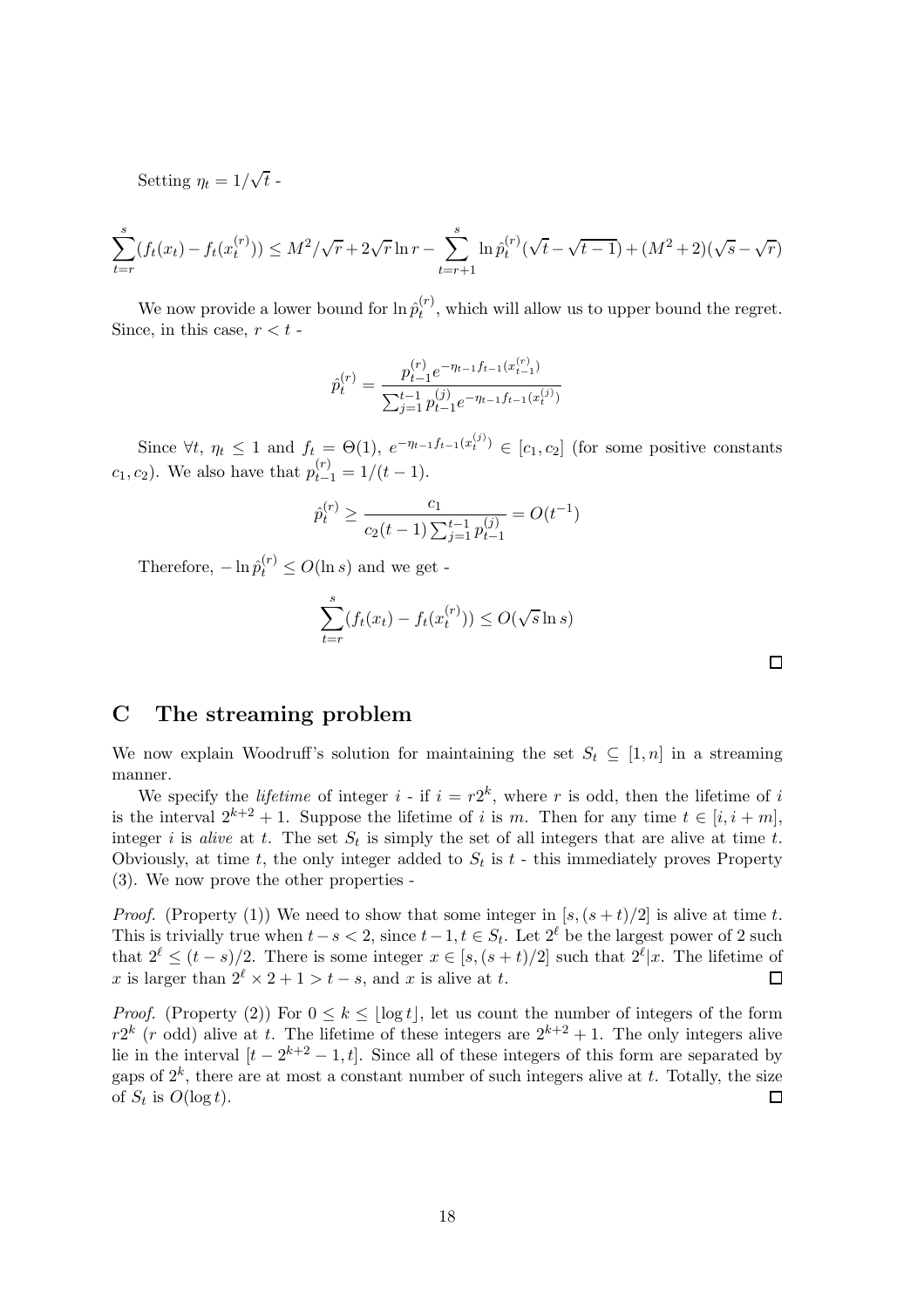### D Lazy version

Below we define a lazy version of FLH, called LFLH. We use the "coin-flipping" technique applied in [CBL06] for the "label-efficient prediction" problem. Essentially, we notice that the martingale arguments apply to any low regret algorithm, and even to low adaptive regret algorithms, rather than the multiplicative weights algorithm which they analyze.

### LFLH

- 1. Set  $\tau = 1$ .
- 2. In round t, flip a random  $\varepsilon$ -balanced coin and obtain the RV  $C_t$ .
- 3. If  $C_t = 1$  do
	- (a) set  $g_{\tau} \triangleq \frac{1}{\varepsilon}$  $\frac{1}{\varepsilon} f_t$
	- (b) update  $\tau \leftarrow \tau + 1$ .
	- (c) Apply FTLH to the function  $g_{\tau}$  to obtain  $x_{\tau} = x_t \leftarrow F L H(g_{\tau})$

Else if  $C_t = 0$ , set  $x_t \leftarrow x_{t-1}$ 

**Lemma 29.** Suppose that for all  $x \in K$  and  $t \in [T]$   $f_t(x) \in [0, M]$ . Let  $R(T)$  be an upper bound on the regret of the algorithm used to implement FLH1 over a history of length T. Then with high probability, for any  $\varepsilon > 0$ 

1.

$$
Adaptive \text{-}Regret_T(LFLH) \le R(T) + O(\frac{M\sqrt{T \log T}}{\varepsilon})
$$

2. Throughout the running time of LFLH,  $x_t \neq x_{t-1}$  at most  $\varepsilon T$  times.

**Lemma 30.** Suppose that for all  $x \in K$  and  $t \in [T]$   $f_t(x) \in [0, M]$ . Let  $I = [r, s] \subseteq [T]$  be any time interval, and let  $R(T)$  be an upper bound on the regret of the algorithm used to implement FLH1 over a history of length T. Then for any  $\varepsilon > 0$  and  $c > 10$ , with probability at least  $1 - \frac{1}{T^c}$  it holds that

$$
Regret_I(LFLH) \le R(T) + O(\frac{cM\sqrt{T}\log T}{\varepsilon})
$$

*Proof.* Let  $f_1, ..., f_T$  be the stream of online cost functions for LFLH. Recall that for each  $t \in$  $T, C_t$  denotes the outcome of an independent binary coin flip which is one with probability ε. Let

$$
\tilde{f}_t \triangleq \begin{cases} 0 & C_t = 0 \\ \frac{1}{\varepsilon} f_t & C_t = 1 \end{cases}
$$

The regret of LFLH in a certain interval  $I = [r, s] \subseteq [T]$  is

$$
\text{Regret}_I = \sum_{t \in I} f_t(x_t) - f_t(x_I^*)
$$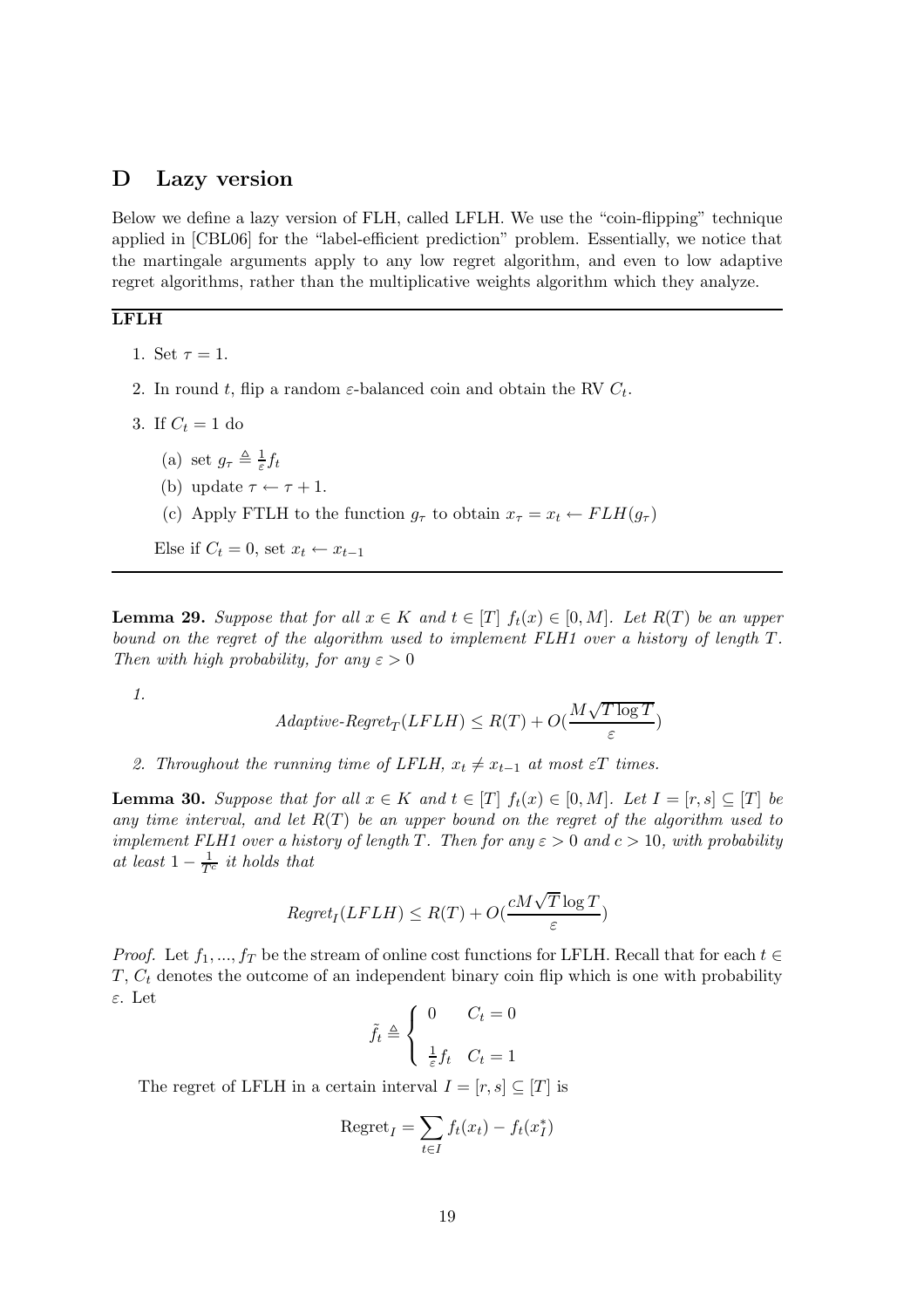Where  $x_I^* \triangleq \arg \min_{x \in K} \sum_{t \in I} f_t(x)$ . This quantity is a random variable, since the strategies  $x_t$  played by LFLH are determined by random coin flips  $\delta$ . In order to bound this regret, we first relate it to another random variable, namely

$$
Y_I \triangleq \sum_{t \in I} \tilde{f}_t(x_t) - \tilde{f}_t(x_I^*)
$$

Observe, that  $Y_I$  is the regret of FLH1 on the interval I for the functions  $\tilde{f}_t$ . Since the bound on the magnitude of the functions  $\tilde{f}_t$  is  $\frac{M}{\varepsilon}$ , we get by Lemma 12 -

$$
Y_I \le R(T) + O(\frac{M}{\varepsilon}\sqrt{T}\log T) \tag{2}
$$

We proceed to prove that

$$
\Pr[\text{Regret}_I - Y_I \ge 2 \frac{\sqrt{cT \log T}}{\varepsilon}] \le e^{-c \log T} \tag{3}
$$

By equations (2) and (3) the Lemma is obtained.

Define the random variable  $Z_t$  as

$$
Z_t \triangleq f_t(x_t) - f_t(x_t^*) - \tilde{f}_t(x_t) + \tilde{f}_t(x_t^*)
$$

Notice that  $\sum_{t\in I} Z_t = \text{Regret}_I - Y_I$  and  $|Z_t| \leq \frac{4M}{\varepsilon}$ . In addition, the sequence of random variables  $Z_r, ..., Z_s$  is a martingale difference sequence [CBL06] with respect to the random coin flip variables  $C_r, ..., C_s$ <sup>7</sup> since

$$
E[Z_t|C_r, ..., C_{t-1}] = 0
$$

The reason is that given all previous coin flips, the point  $x_t$  is uniquely determined by the algorithm. The only random variable is  $\tilde{f}_t$  and we know that its expectation is exactly  $f_t$ . We now use an extension to Hoeffding-Azuma's inequality (see [CBL06]) which implies:

$$
\Pr[\sum_{t \in I} Z_t \ge \delta |I|] \le e^{-\frac{\delta^2 |I|\varepsilon^2}{8M^2}}
$$
  
with  $\delta = \frac{8M\sqrt{c \log T}}{\varepsilon \sqrt{T}}$  we get

(4)

 $\Box$ 

 $Pr[\sum_{i}$ t∈I  $Z_t \geq \delta |I| \leq e^{-c \log T}$ 

Hence with probability  $\geq 1 - \frac{1}{T^c}$  we have

Applying this to our case,

$$
\sum_{t \in I} Z_t = \text{Regret}_I - Y_I \le \delta |I| \le \frac{cM\sqrt{T \log T}}{\varepsilon}
$$

By equation (2) we get that with probability  $\geq 1 - \frac{1}{T^c}$  we have

$$
\mathrm{Regret}_I \le R(T) + O(\frac{M}{\varepsilon}\sqrt{T}\log T) + \frac{cM\sqrt{T\log T}}{\varepsilon}
$$

Lemma 29 follows easily from this lemma and the application of the union bound.

<sup>&</sup>lt;sup>6</sup>We can henceforth assume that the previous coin tosses  $C_1, ..., C_{r-1}$  are arbitrarily fixed, The following arguments hold for any such fixation of previous tosses.

<sup>&</sup>lt;sup>7</sup>Recall our assumption that the bit flips  $C_1, ..., C_{r-1}$  are fixed arbitrarily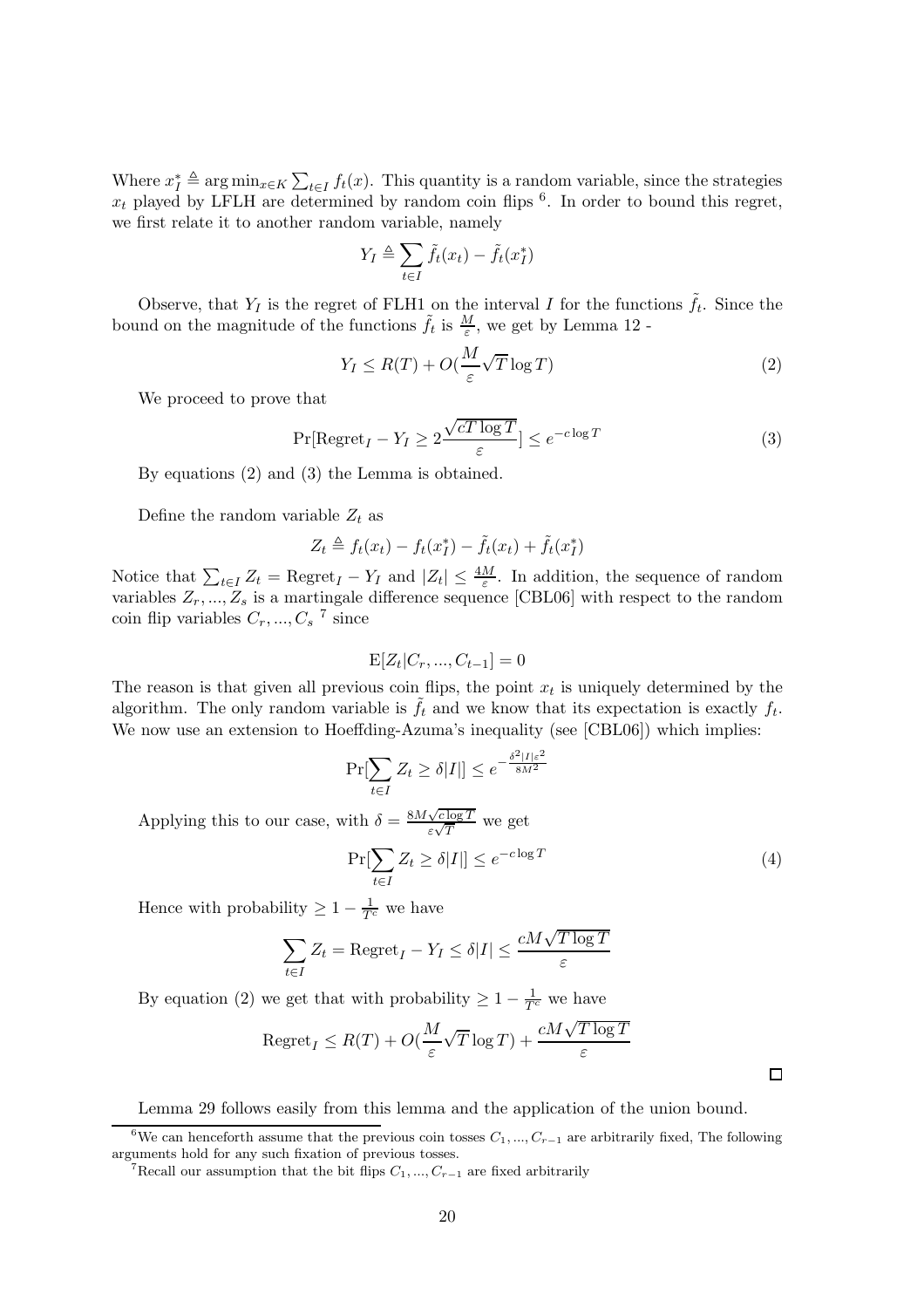# E Applying unbiased gradient estimators

We use techniques from [ACBFS02] for dealing with the multi-armed bandit to further improve the running time of FLH for general convex functions. Let us go back to the main idea - at round t, we have a set of carefully chosen experts (in FLH2, this was called  $S_t$ ) each of whom suggests some point to be played. We have a probability distribution on these experts and play a point accordingly. Once the payoff function  $f_t$  is known, this shows us the loss that each expert would have incurred in round  $t$ . We have then have the perform  $|S_t|$  updates, each of which could be some kind of FTL computation. We will show that only one such computation is required. In other words, we can perform a single invocation of an expert and still get good adaptive regret bounds.

Consider each expert to be a different arm of a multi-armed bandit. Choosing an expert to play is equivalent to choosing some arm of the bandit. The function  $f_t$  gives a loss on each arm of the bandit (or, on each each expert in  $S_t$ ). An algorithm was given in [ACBFS02] to get low regret algorithms versus such an adversary. Note that we are not in the bandit setting ourselves, since we are allowed to see the losses for all the arms (since given  $f_t$ , the loss on each expert can be determined). Nonetheless, we can use their techniques to get a significant decrease in the running time.

Formally, suppose each expert is implemented using an FTL-like algorithm - given the functions  $f_1, \dots, f_t$ , the expert computes some sort of aggregate (in  $O(T)$  time) and then outputs the prediction in V time.

**Lemma 31.** The algorithm FLH3 obtains adaptive regret of  $O(\sqrt{T} \log^2 T)$  (with high probability) and makes a single expert invocation in every round. The total running time can be bounded by  $VT + O(T \log T)$ .

Proof. The running time bound is easy to see. For each multiplicative update, the only invocation is done for expert  $E^{j_t}$ . Once that is done, the weights are updated in  $O(\log T)$ time. The adaptive regret bound can be achieved by using Lemma 32 (given below) and a union bound over intervals.  $\Box$ 

As a direct consequence of this lemma, we can get a low adaptive regret algorithm for the OSP problem which perform only a single shortest path computation in each round.

**Lemma 32.** Consider any interval of time  $I = [r, s]$  and suppose that expert  $E^r$  is present throughout this interval. Then for any constant  $c > 10$ , with probability  $> 1 - T^{-c}$ .

$$
\sum_{t \in I} f_t(x_t) - f_t(x_t^{(r)}) = O(c\sqrt{T} \log T)
$$

We assume that  $|f_t| \leq 1$ . All vectors considered are  $|S_t|$ -dimensional, with coordinate indices in  $S_t$ . Before proving the main lemma, we prove the following standard lemmas -

**Lemma 33.** Let y be an arbitrary vector,  $z, p_t$  probability vectors, and  $u_{t+1}$  such that -

$$
u_{t+1}^{(j)} = \frac{p_t^{(j)} \cdot e^{-\eta y^{(j)}}}{Z_t}, \ Z_t = \sum_{j \in S_t} p_t^{(j)} \cdot e^{-\eta y^{(j)}}
$$

Then -

$$
y^{\top}(p_t - z) = \frac{1}{\eta} [\Delta(z, p_t) - \Delta(z, u_{t+1}) + \Delta(p_t, u_{t+1})]
$$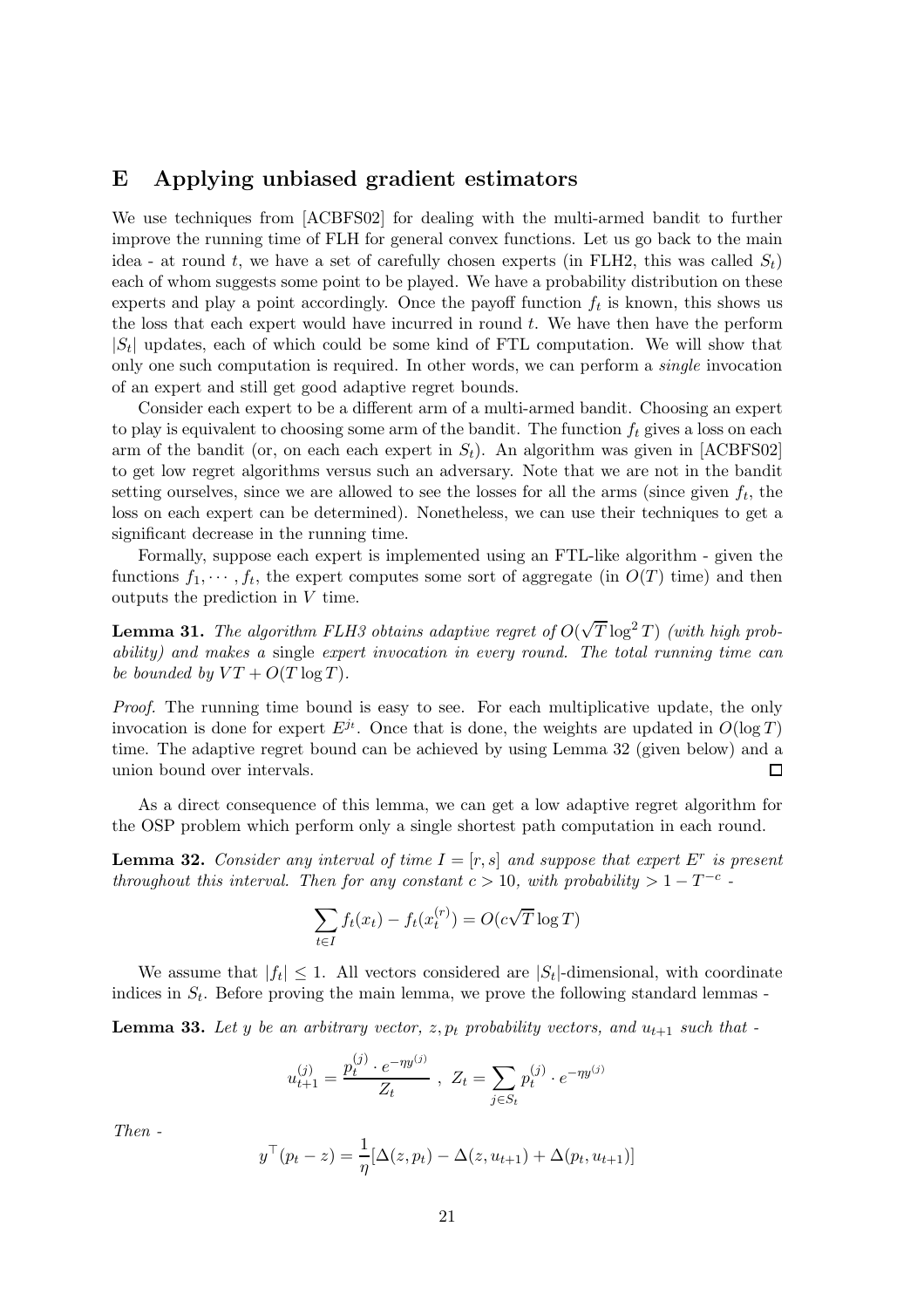# Algorithm 4 FLH3

1: for  $t = 1$  to  $T$  do

2: Let  $p_t \in \mathbb{R}^{|S_t|}$  be a distribution on the set  $S_t$ , and let  $j_t$  be a random variable with distribution  $p_t$ . Define  $x_t$  to be  $x_t^{j_t}$ . Define the gradient estimate  $\tilde{f}_t$  such that  $E[\tilde{f}_t] = f_t$  as follows:

$$
\forall j \in S_t \; . \; \tilde{f}_t(j) = \begin{cases} \frac{f_t(x_t^{(jt)})}{p_t^{(jt)}} & j_t = j \\ 0 & j_t \neq j \end{cases}
$$

3: Perform multiplicative update -

$$
u_{t+1}^{(j)} = \frac{p_t^{(j)} \cdot e^{-\eta \tilde{f}_t(x_t^{(j)})}}{Z_t}, \ Z_t = \sum_{j \in S_t} p_t^{(j)} \cdot e^{-\eta \tilde{f}_t(x_t^{(j)})}
$$

- 4: Perform addition step Set  $\overline{u}_{t+1}^{(t+1)}$  to  $1/T$  and for  $j \neq t+1$ ,  $\overline{u}_{t+1}^{(j)} = (1 1/T)u_{t+1}^{(j)}$  $t+1$
- 5: Pruning step Update  $S_t$  by removing some experts and adding  $t + 1$  to get  $S_{t+1}$ .
- 6: For all  $j \in S_{t+1}$  -

$$
p_{t+1}^{(j)} = \frac{\overline{u}_{t+1}^{(j)}}{\sum_{j \in S_{t+1}} \overline{u}_{t+1}^{(j)}}
$$

#### 7: end for

*Proof.* First, for any vectors  $u, y, z \in \mathbb{R}^{|S_t|}_+$  we have

$$
\Delta(z, u) - \Delta(z, v) = \sum_{j} z^{(j)} \ln \frac{z^{(j)}}{u^{(j)}} - \sum_{j} z^{(j)} \ln \frac{z^{(j)}}{p^{(j)}}
$$

$$
= \sum_{j} z^{(j)} \ln \frac{p^{(j)}}{u^{(j)}} = \sum_{j} (z^{(j)} - p^{(j)}) \ln \frac{p^{(j)}}{u^{(j)}} + \Delta(v, u)
$$
(5)

In our case

$$
u_{t+1}^{(j)} = \frac{p_t^{(j)} \cdot e^{-\eta y^{(j)}}}{Z_t}
$$

$$
\implies \frac{p_t^{(j)}}{u_{t+1}^{(j)}} = \frac{Z_t}{e^{-\eta y^{(j)}}}
$$

Hence

$$
\sum_{j} (z^{(j)} - p_t^{(j)}) \ln \frac{p_t^{(j)}}{u_{t+1}^{(j)}} = \sum_{j} (z^{(j)} - p_t^{(j)}) \ln \frac{Z_t}{e^{-\eta y^{(j)}}}
$$
  
=  $\eta y^\top (z - p_t) + \ln(Z_t) \cdot (z - p_t)^\top \mathbf{1}$   
=  $\eta y^\top (z - p_t)$ 

By equation (5), we have -

$$
y^{\top}(p_t - z) = \eta^{-1} \sum_j (z^{(j)} - p_t^{(j)}) \ln \frac{p_t^{(j)}}{u_{t+1}^{(j)}} = \frac{1}{\eta} [\Delta(z, p_t) - \Delta(z, u_{t+1}) + \Delta(p_t, u_{t+1})]
$$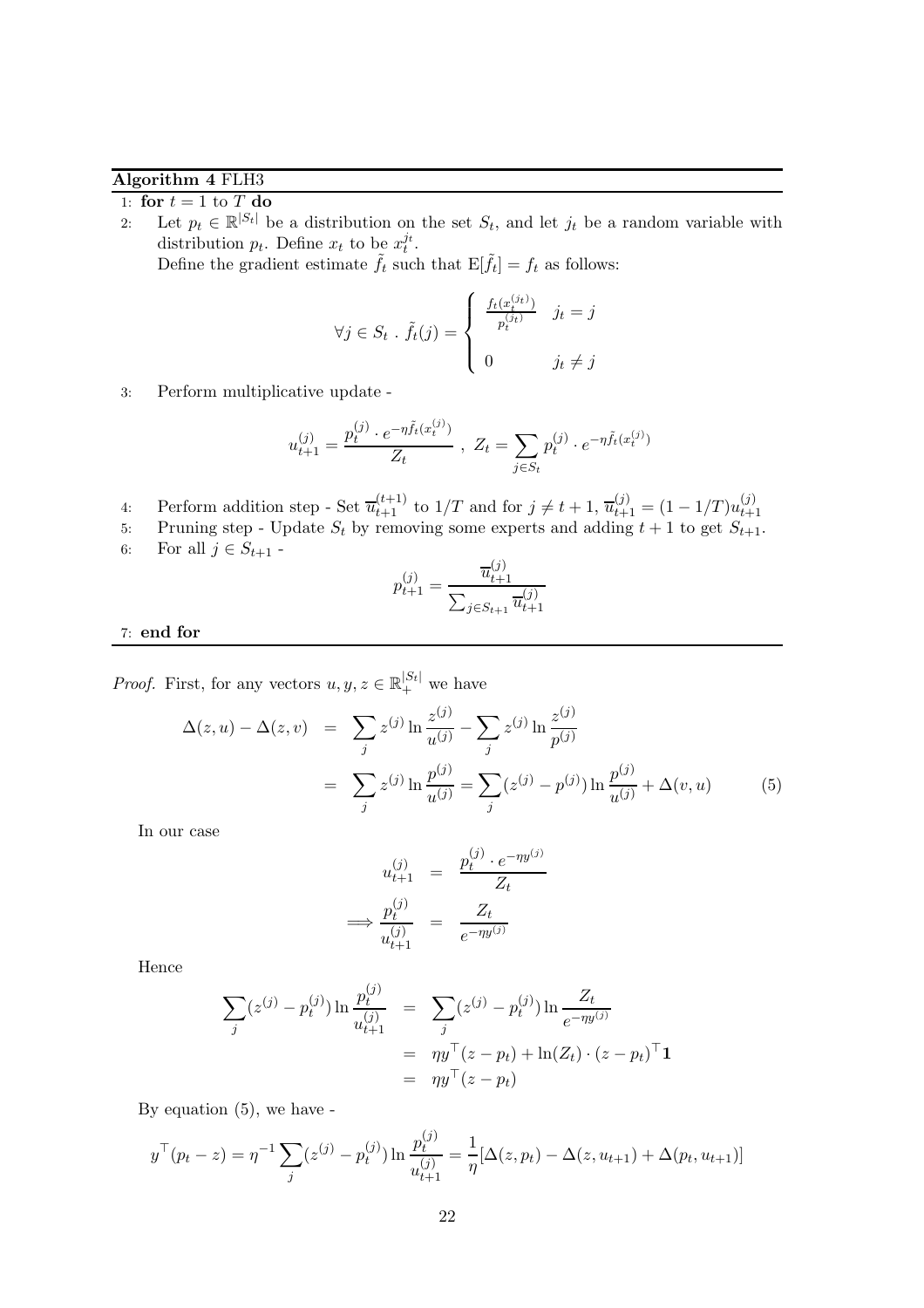$\Box$ 

 $\Box$ 

Claim 34.

$$
\Delta(p_t, u_{t+1}) \le \eta^2 \sum_j (\tilde{f}_t(x_t^{(j)}))^2 p_t^{(j)} \le \eta^2 \sum_j \tilde{f}_t(x_t^{(j)})
$$

Proof. Recall as in the previous lemma that

$$
\frac{p_t^{(j)}}{u_{t+1}^{(j)}} = \frac{Z_t}{e^{-\eta y^{(j)}}}
$$

Hence,

$$
\Delta(p_t, u_{t+1}) = \sum_j p_t^{(j)} \ln \frac{p_t^{(j)}}{u_{t+1}^{(j)}} = \sum_j p_t^{(j)} \ln \frac{Z_t}{e^{-\eta \tilde{f}_t(x_t^{(j)})}}
$$
  
\n
$$
= \ln Z_t + \eta \tilde{f}_t^{\top} p_t
$$
  
\n
$$
= \ln \sum_j p_t^{(j)} e^{-\eta \tilde{f}_t(x_t^{(j)})} + \eta \tilde{f}_t^{\top} p_t
$$
  
\n
$$
\leq \ln[\sum_j p_t^{(j)} (1 - \eta \tilde{f}_t(x_t^{(j)}) + \eta^2 \tilde{f}_t(x_t^{(j)})^2)] + \eta \tilde{f}_t^{\top} p_t \quad \text{if } \eta \tilde{f}_t(i) < 1
$$
  
\n
$$
\leq \ln[1 - \eta \tilde{f}_t^{\top} p_t + \eta^2 \sum_j p_t^{(j)} \tilde{f}_t(x_t^{(j)})^2] + \eta \tilde{f}_t^{\top} p_t
$$
  
\n
$$
\leq \eta^2 \sum_j p_t^{(j)} \tilde{f}_t(x_t^{(j)})^2 \quad \text{using } \ln(1+x) \leq x
$$

Finally, we observe that  $p_t^{(j)}$  $_{t}^{\left( j\right) }\tilde{f}_{t}(x_{t}^{\left( j\right) }% )=\gamma _{t}(x_{t}^{\left( j\right) })$  $f_t^{(j)}$ )  $\leq f_t(x_t^{(j)})$  $t^{(J)}\geq 1.$ 

We now prove the main lemma of this section.

*Proof.* (of Lemma 32) In each round t, there is a random variable  $C_t$ , which denotes the coin tosses used to select the index  $j_t$ . All of these are independent. For the sake of our bounds, we can assume that  $C_1, \cdots, C_{r-1}$  are fixed. The function  $\tilde{f}_t$  is only a function of  $C_t$ , and the probability vector  $p_t$  only depends on  $C_r, \dots, C_{t-1}$  (not on  $C_t$ ). Consider  $\tilde{\mathbf{f}}_t$ as a  $|S_t|$ -dimensional vector, with jth coordinate  $\tilde{f}_t(x_t^{(j)})$  $t<sub>t</sub><sup>(J)</sup>$ . The conditional expected loss of the algorithm in the tth round is  $E_{C_t}[f_t(x_t)] = \sum_j p_t^{(j)}$  $_{t}^{(j)}f_{t}(x_{t}^{(j)})$  $t^{(J)}$ ). Note that -

$$
\mathop{\mathrm{E}}_{C_t}[\tilde{\mathbf{f}}_t \cdot p_t] = \mathop{\mathrm{E}}_{C_t}[\sum_j \tilde{f}_t(x_t^{(j)}) p_t^{(j)}] = \sum_j p_t^{(j)} \frac{f_t(x_t^{(j)})}{p_t^{(j)}} p_t^{(j)} = \sum_j p_t^{(j)} f_t(x_t^{(j)})
$$

Similarly -

$$
\mathop{\mathrm{E}}_{C_t} [\tilde{\mathbf{f}}_t \cdot e^{(r)}] = \mathop{\mathrm{E}}_{C_t} [\tilde{f}_t(x_t^{(r)})] = p_t^{(r)} \frac{f_t(x_t^{(r)})}{p_t^{(r)}} = f_t(x_t^{(r)})
$$

Using tha above and previous claims:

$$
\sum_{t \in I} \mathop{\mathrm{E}}_{C_t} [f_t(x_t) - f_t(x_t^{(r)})] = \sum_{t \in I} \mathop{\mathrm{E}}_{C_t} [\tilde{\mathbf{f}}_t^{\top} (p_t - e^{(r)})]
$$
\n
$$
= \sum_{t \in I} \frac{1}{\eta} \mathop{\mathrm{E}}_{C_t} [\{\Delta(e^{(r)}, p_t) - \Delta(e^{(r)}, u_{t+1}) + \Delta(p_t, u_{t+1})\}]
$$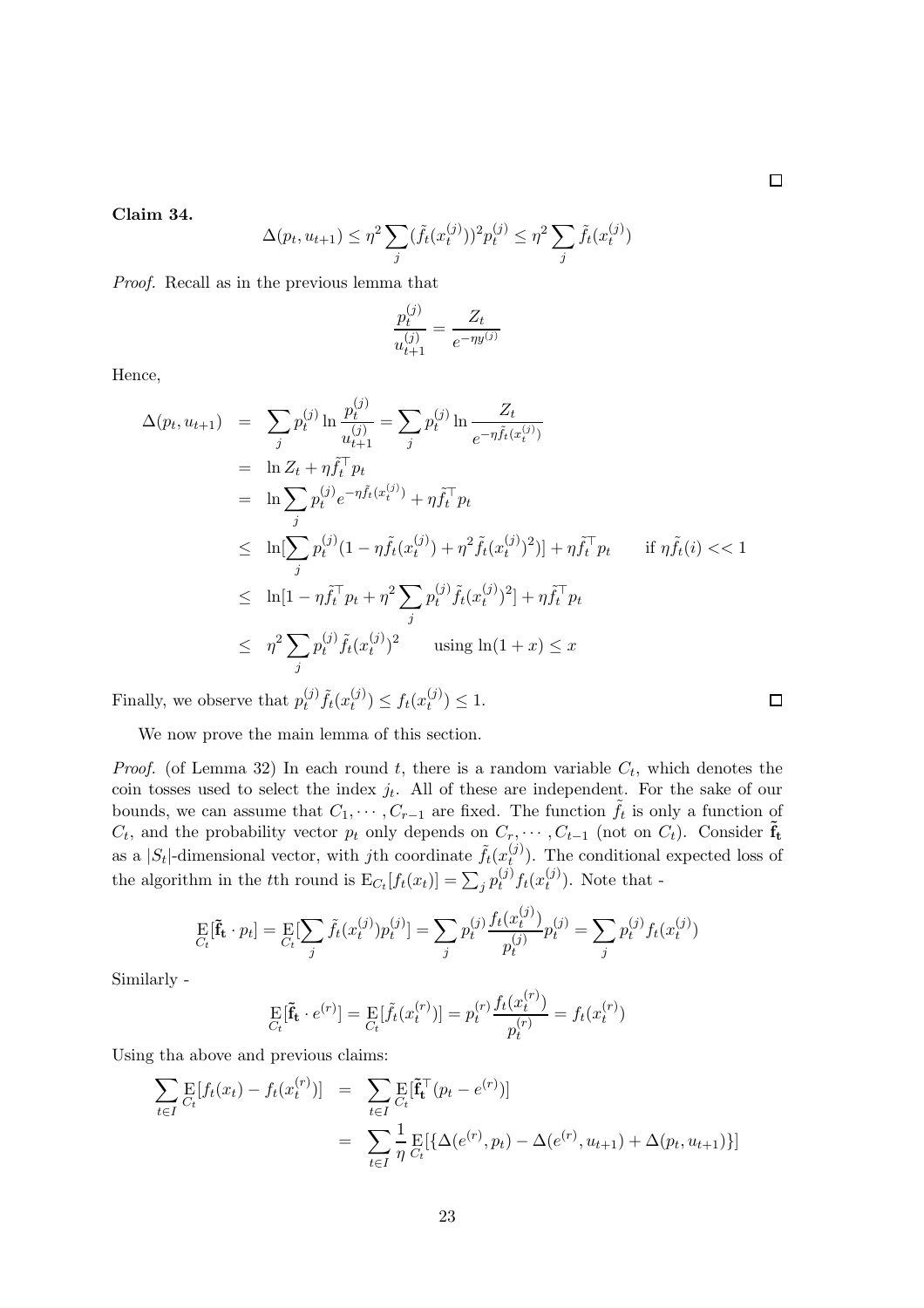Note that  $\Delta(e^{(r)}, u_{t+1}) = -\ln u_{t+1}^{(r)}$ . Since  $p_{t+1}^{(r)} \ge \hat{u}_{t+1}^{(r)} = (1 - 1/T)u_{t+1}^{(r)}$ ,  $\ln p_{t+1}^{(r)} \ge$  $\ln u_{t+1}^{(r)}-2/t$  (the same argument in Claim 11). This implies that  $-\Delta(e^{(r)}, u_{t+1}) \le -\Delta(e^{(r)}, p_{t+1})+$  $2/t$ . Putting that with the above -

$$
\sum_{t \in I} \mathbb{E}[f_t(x_t) - f_t(x_t^{(r)})] \leq \sum_{t \in I} \frac{1}{\eta} \mathbb{E}[\Delta(e^{(r)}, p_t) - \Delta(e^{(r)}, p_{t+1}) + \Delta(p_t, u_{t+1})] + \frac{1}{\eta} \sum_t \frac{2}{t}
$$
\n
$$
\leq \frac{1}{\eta} \mathbb{E}[\Delta(e^{(r)}, p_r) - \Delta(e^{(r)}, p_{s+1})] + \frac{1}{\eta} \sum_{t \in I} \mathbb{E}[\Delta(p_t, u_{t+1})] + \frac{2}{\eta} \log T
$$
\n
$$
\leq \frac{1}{\eta} \mathbb{E}[\Delta(e^{(r)}, p_r) - \Delta(e^{(r)}, p_{s+1})] + \eta \sum_{t \in I} \sum_{j} \mathbb{E}[\tilde{f}_t(x_t^{(j)})] + \frac{2}{\eta} \log T \quad \text{Claim 34}
$$

Note that  $\Delta(e^{(r)}, p_r) = -\ln p^{(r)}r \leq \ln T$  and  $\Delta(e^{(r)}, p_r) \geq 0$ . Furthermore,  $\mathbb{E}[\tilde{f}_t(x_t^{(j)})]$  $_{t}^{(J)}$ ] =  $f_t(x_t^{(j)})$  $t^{(J)}(t) \leq 1$ . Applying these -

$$
\sum_{t \in I} \mathop{\mathrm{E}}_{C_t} [f_t(x_t) - f_t(x_t^{(r)})] \le \frac{\log T}{\eta} + \eta T \log T + \frac{2}{\eta} \log T
$$

Note that it is crucial here that the number of experts  $(|S_t|)$  is bounded by  $\log T$ . This comes about because of the careful way of removing experts.

Setting  $\eta = 1/\sqrt{T}$ , we get that the  $\sum_{t \in I} \mathbf{E}_{C_t}[f_t(x_t) - f_t(x_t^{(r)})]$  $t^{(r)}(t)$ ] =  $O(\sqrt{T} \log T)$ . We now apply concentration results on martingales to show that the regret is low with very high probability. Consider the random variable  $Z_t$  -

$$
Z_t = f_t(x_t) - f_t(x_t^{(r)}) - \mathbf{E}_{C_t}[f_t(x_t) - f_t(x_t^{(r)})]
$$

Conditioning on  $C_r, \dots, C_{t-1}$ , the expectation is fixed. Because of the independence of the  $C_t$ 's, we get that  $E[Z_t|C_r, \cdots, C_{t-1}] = 0$ . The sequence of random variables  $Z_r, \cdots, Z_s$ is a martingale difference sequence [CBL06] with respect to the random coin flip variables  $C_r, ..., C_s$ . Noting that  $|Z_t| \leq 2$ , for  $\delta > 0$ , the Hoeffding-Azuma bound ([CBL06]) gives us -

$$
\Pr[\sum_{t \in I} Z_t \ge \delta |I|] \le e^{-\frac{\delta^2 |I|}{4}}
$$

Setting  $\delta = \sqrt{\frac{4c \log T}{T}}$  $\frac{\log T}{T}$ , we get that with probability > 1 – T<sup>-c</sup>,  $\sum_{t \in I} f_t(x_t) - f_t(x_t^{(r)})$  $t^{(r)}(t) =$  $O(c\sqrt{T}\log T)$ 

### F Suboptimal behavior of regret minimization algorithms

Consider the online convex optimization framework, in which the decision maker chooses a point from the subset of the real line  $x_t \in [-1,1]$ . The convex loss functions are  $f_t(x) =$  $(x-1)^2$  for the first  $T/2$  iterations, and  $f_t(x) = (x+1)^2$  in the last  $T/2$  iterations. For the sake of simplicity, consider the "follow-the-leader" (FTL) algorithm which at each iteration predicts the minimum of the aggregated loss function thus far (this algorithm is known to attain  $O(\log T)$  regret for this setting [HKKA06]).

The strategy chose by this algorithm will be  $x_t = 1$  in the first  $T/2$  iterations, and then slowly shift towards  $x_t = 0$  in the last  $T/2$  iterations. Despite the fact that the total regret